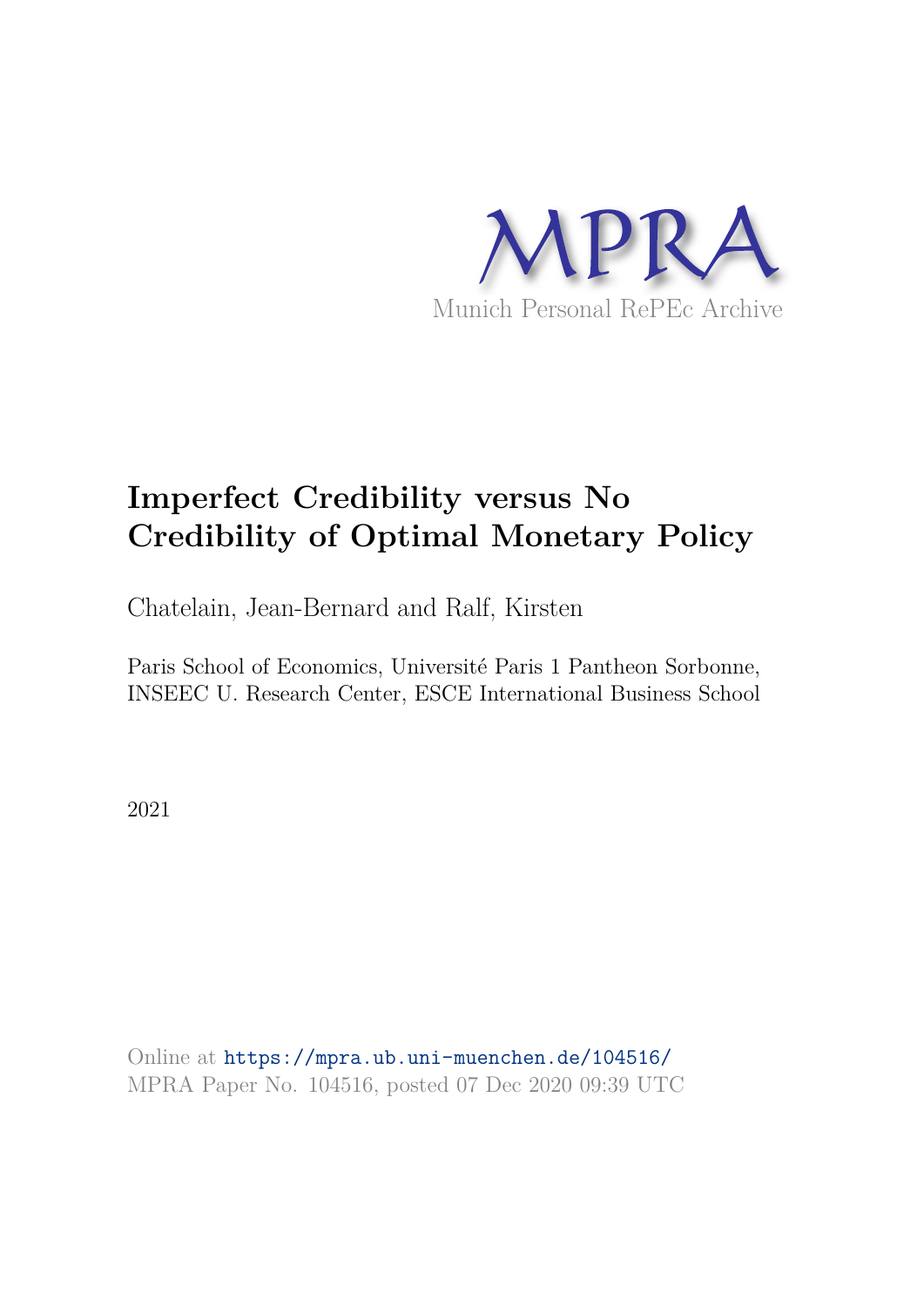# Imperfect Credibility versus No Credibility of Optimal Monetary Policy

Jean-Bernard Chatelain<sup>†</sup> Kirsten Ralf<sup>‡</sup>

December 4, 2020

#### Abstract

A minimal central bank credibility, with a non-zero probability of not renegning his commitment ("quasi-commitment"), is a necessary condition for anchoring inflation expectations and stabilizing inflation dynamics. By contrast, a complete lack of credibility, with the certainty that the policy maker will renege his commitment ("optimal discretion"), leads to the local instability of inflation dynamics. In the textbook example of the new-Keynesian Phillips curve, the response of the policy instrument to ináation gaps for optimal policy under quasi-commitment has an opposite sign than in optimal discretion, which explains this bifurcation.

JEL classification numbers: C61, C62, E31, E52, E58.

Keywords: Ramsey optimal policy, Imperfect commitment, Discretion, New-Keynesian Phillips curve, Imperfect credibility.

POSTPRINT published in: Revue Economique, (2021), 72(1), 43-53.

### Titre en français: Crédibilité imparfaite ou absence de crédibilité de la politique monétaire optimale.

#### RÈsumÈ:

Une crédibilité minimale de la banque centrale, avec une probabilité non-nulle de ne pas revenir sur son engagement, est une condition nÈcessaire pour ancrer les anticipations d'inflation et garantir le retour de l'inflation vers sa cible de long terme. En revanche, l'absence complète de crédibilité, avec la certitude que la banque centrale reviendra sur son engagement ("discrÈtion optimale"), implique une bifurcation de la dynamique de líináation vers des trajectoires dÈáationnistes ou hyper-ináationnistes. Dans líexemple de la courbe de Phillips des nouveaux Keynésiens, la politique optimale à très faible crédibilité impose une réponse de l'instrument de politique monétaire aux écarts de l'inflation de signe opposé à la politique de discrétion optimale, ce qui explique cette bifurcation.

Mots-clés: Politique optimale à la Ramsey, discrétion, crédibilité imparfaite, engagement limité, Courbe de Phillips des nouveaux Keynésiens.

We thank two anonymous referees for very useful comments, Catherine Refait-Alexandre, Laurent Weill and participants to our session at the 36th GDRE symposium on Money Banking and Finance in Besançon, June 2019. PSE thanks the support of the EUR grant ANR-17-EURE-001.

<sup>&</sup>lt;sup>†</sup>Paris School of Economics, Université Paris 1 Pantheon Sorbonne, PjSE, 48 Boulevard Jourdan, 75014 Paris. Email: jean-bernard.chatelain@univ-paris1.fr

<sup>&</sup>lt;sup>‡</sup>ESCE International Business School INSEEC U Research Center, 10 rue Sextius Michel, 75015 Paris, Email: Kirsten.Ralf@esce.fr.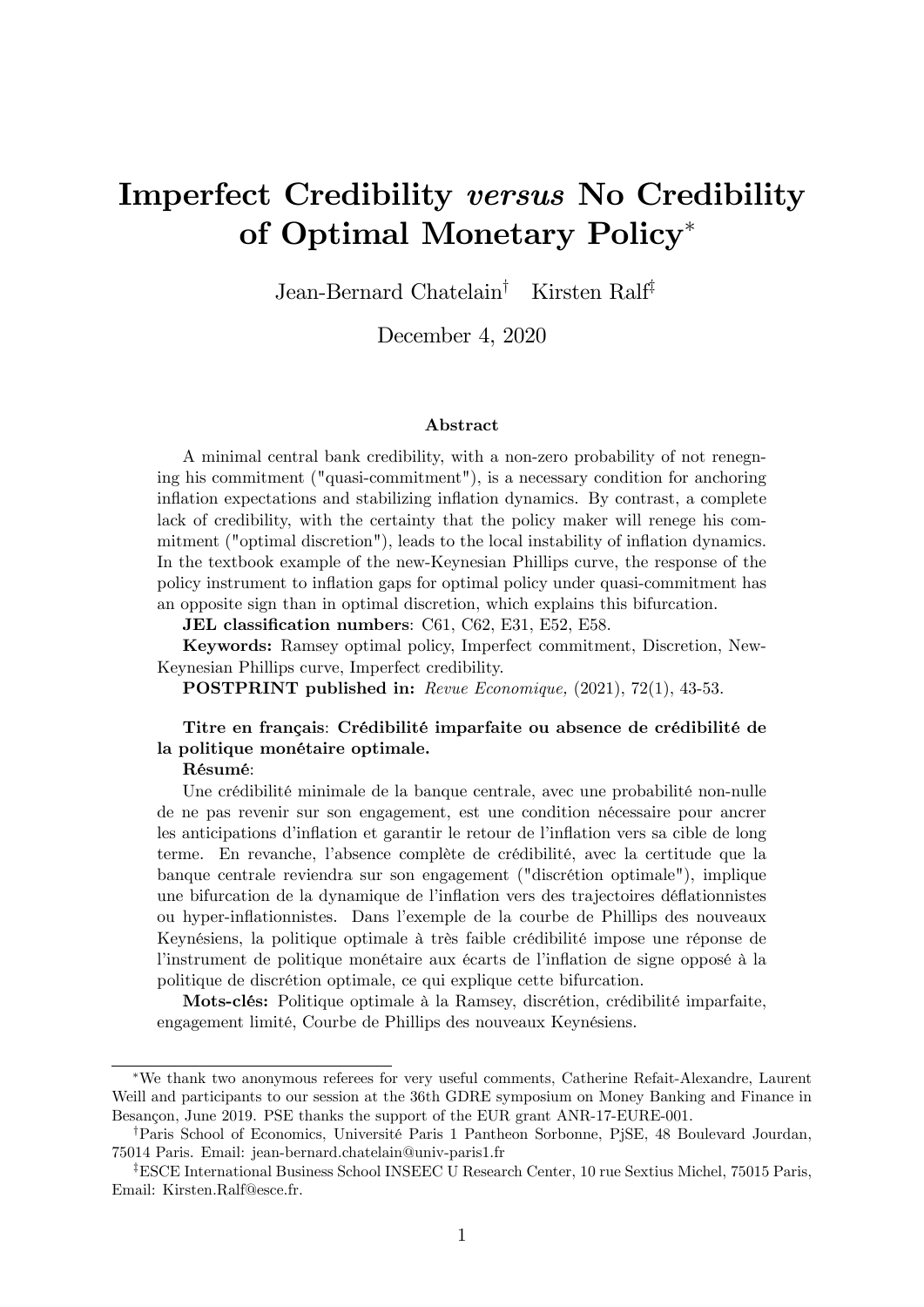# 1 INTRODUCTION

A key determinant of the efficiency of stabilization policy is the degree of the credibility of policy makers, measured by their probability of not reneging their commitment or the probability of a change of the head of the central bank. This paper shows that the equilibrium in a model of optimal policy under quasi-commitment (Schaumburg and Tambalotti [2007], Fujiwara, Kam and Sunakawa [2019]) is completely different from the discretion equilibrium with no commitment and more relevant for policy makers, even if the probability of non-reneging tends to zero (near-zero credibility). This latter discretion equilibrium, however, is presented as a relevant benchmark equilibrium in numerous papers since Clarida, Gali and Gertler [1999], for example in Gali [2015].

In the discretion equilibrium, each period-specific policy maker does a static optimization ignoring expectations, whereas the monetary policy transmission mechanism includes dynamics related to private sector expectations. Phillips, already in 1954, warned about the dramatic errors of static optimization when the underlying transmission mechanism is dynamic:

The time path of income, production and employment during the process of adjustment is not revealed. It is quite possible that certain types of policy may give rise to undesired fluctuations, or even cause a previously stable system to become unstable, although the final equilibrium position as shown by a static analysis appears to be quite satisfactory (Phillips [1954], p. 290).

In discretion, the policy maker's rule, which is optimal for a static model, leads to a sub-optimal positive feedback mechanism once expectations are taken into account. It results in a locally unstable equilibrium in the space of inflation and of the costpush shock. Therefore, discretion equilibrium requires with an infinite precision the knowledge of the parameters of the monetary policy transmission in order to force an exact correlation between inflation and the cost-push shock. In practice, this perfect knowledge never occurs, so that the probability to shift to inflation or deflation spirals is equal to one in the discretion equilibrium.

When changing the policy from commitment or quasi-commitment to discretion the qualitative properties of the dynamic system change dramatically. The probability of reneging commitment serves as a bifurcation parameter, the bifurcation occurs when going from probability zero to any probability, even *infinitesimal* small, larger than zero. With quasi-commitment, the private sector's expectations of inflation are taken into account in the equilibrium, even with an extremely low probability of not reneging commitment. The policy maker's negative feedback rule is such that the policy instrument responds with an opposite sign to inflation as in discretion equilibrium. This ensures the locally stable dynamics of inflation. The inflation auto-correlation (or growth factor) parameter shifts from above one (discretion) to below one (quasi-commitment). Shifting from discretion equilibrium to quasi-commitment corresponds to a saddle-node bifurcation of ináation dynamics.

However, the existing literature did not mention the bifurcation when shifting from quasi-commitment to discretion equilibrium. Schaumburg and Tambalottiís ([2007], p.304) statement that "quasi-commitment converges to full commitment for [the probability of reneging commitment tends to zero]" is valid. But their second statement that "it also converges to discretion when *[the probability of reneging commitment tends to one*]<sup>"</sup> is not valid, as demonstrated in this paper. Schaumburg and Tambalotti's  $(2007)$ , figure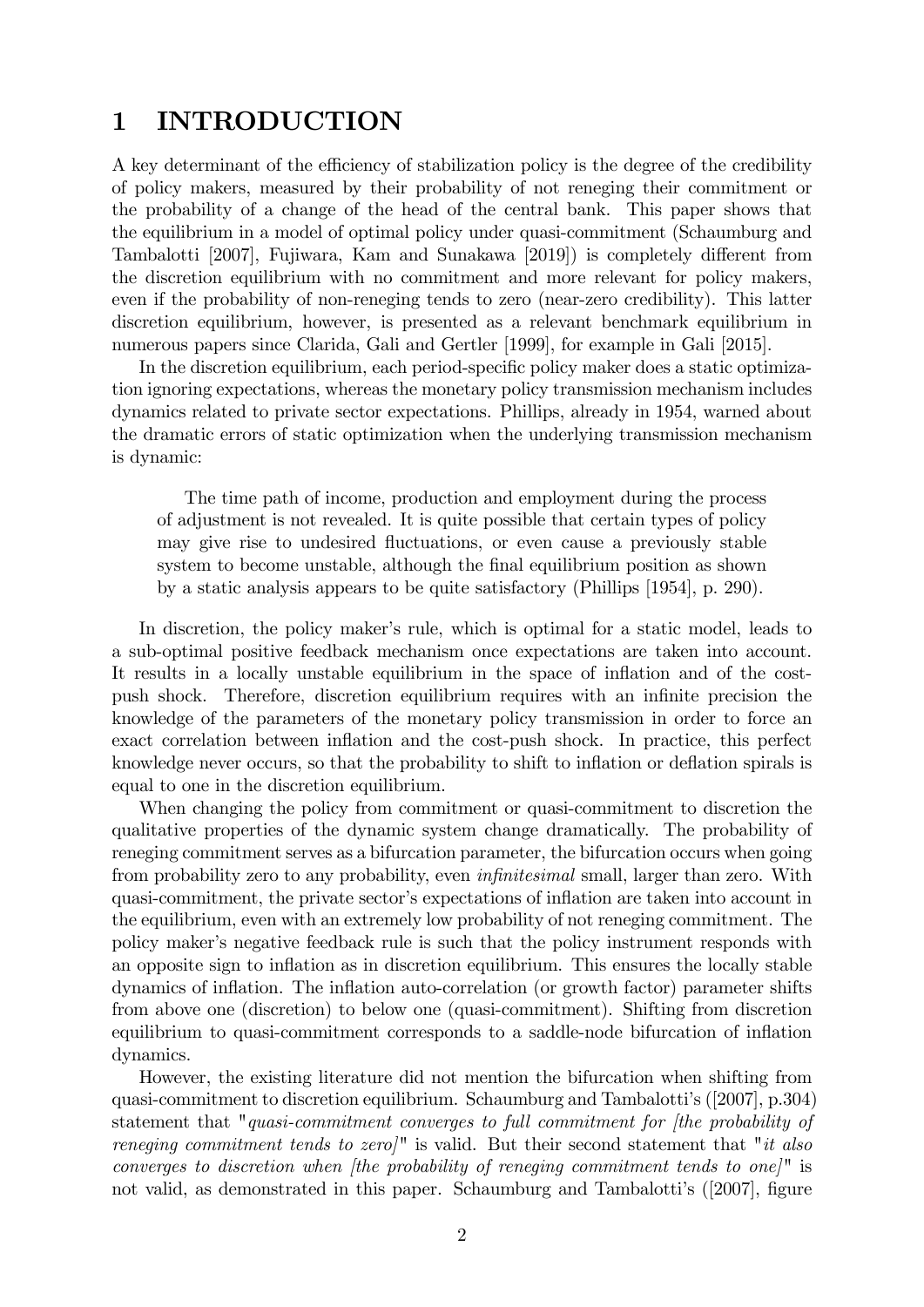4, p.318) numerical examples suggest that their second statement is likely to be false. There is a gigantic gap between the initial jumps of inflation which is nearly the *double* for discretion (4:9) as compared to optimal policy under quasi-commitment (2:5) for the lowest numerical value of the probability of not reneging commitment that they have chosen. Because of this large gap, Schaumburg and Tambalotti [2007] conclude that "most of gains of commitment accrue at relatively low levels of credibility". We show that most of the large gains of commitment accrue at extremely low levels of credibility. Finally, the impulse response functions, welfare losses and initial anchors (or jumps) of ináation are much larger with discretion than with near-zero credibility.

Section 2 presents Ramsey optimal policy under imperfect commitment and section 3 discretionary policy. Section 4 demonstrates the existence of a bifurcation and calculates policy rule parameters comparing near-zero credibility versus discretion. Section 5 compares initial anchors of ináation on the cost-push shock, impulse response functions and welfare for near-zero credibility versus discretion. The last section concludes.

# 2 RAMSEY OPTIMAL POLICY UNDER QUASI-COMMITMENT

Following Schaumburg and Tambalotti [2007], we assume that the mandate to minimize the loss function is delegated to a sequence of policy makers (indexed by  $j, k,...$ ) with a commitment of random duration. The length of their tenure depends on a sequence of exogenous independently and identically distributed Bernoulli signals  $\{\eta_t\}_{t>0}$  with  $E_t[\eta_t]_{t\geq 0} = 1 - q$ , with  $0 < q \leq 1$ . The case  $q = 0$  of discretionary policy is treated separately in the next section. If  $\eta_t = 1$ , a new policy maker takes office at the beginning of time t and is not committed to the policy of his/her predecessor. Otherwise, the incumbent stays on. A higher probability of not reneging commitment  $q$  can be interpreted as a higher credibility. This leads to use a "credibility adjusted" discount factor  $\beta q$  in the policy maker's optimal behavior. A policy maker with little credibility does not give a large weight on future welfare losses.

At the start of his tenure, policy maker  $j$  solves the following problem, where subscript k corresponds to the new policy maker. Welfare is maximized subject to the new-Keynesian Phillips curve with slope  $\kappa$  and subject to the auto-correlation  $\rho$  of a cost-push shock  $u_t$  and the constant variance  $\sigma_u^2$  of its identically and independently normally distributed disturbances  $\eta_{u,t}$ :

$$
V^{jj}(u_0) = E_0 \sum_{t=0}^{t=+\infty} (\beta q)^t \left[ -\frac{1}{2} \left( \pi_t^2 + \frac{\kappa}{\varepsilon} x_t^2 \right) + \beta (1-q) V^{jk}(u_t) \right]
$$
  
s.t.  $\pi_t = \kappa x_t + \beta q E_t \pi_{t+1} + \beta (1-q) E_t \pi_{t+1}^k + u_t$  (Lagrange multiplier  $\gamma_{t+1}$ )  
 $u_t = \rho u_{t-1} + \eta_{u,t}, \forall t \in \mathbb{N}, u_0 \text{ given, } 0 < \rho < 1, \varepsilon > 1, 0 < \beta < 1,$ 

where  $x_t$  represents the welfare-relevant output gap, i.e. the deviation between  $(\log)$ output and its efficient level,  $\pi_t$  the rate of inflation between periods  $t-1$  and  $t, \beta$  the discount factor, and  $E_t$  the expectation operator. The utility the central bank obtains if next period's objectives change is denoted  $V^{jk}$ . Inflation expectations are an average between two terms in the new-Keynesian Phillips curve. The first term, with weight  $q$  is the inflation that would prevail under the current regime upon which there is commitment.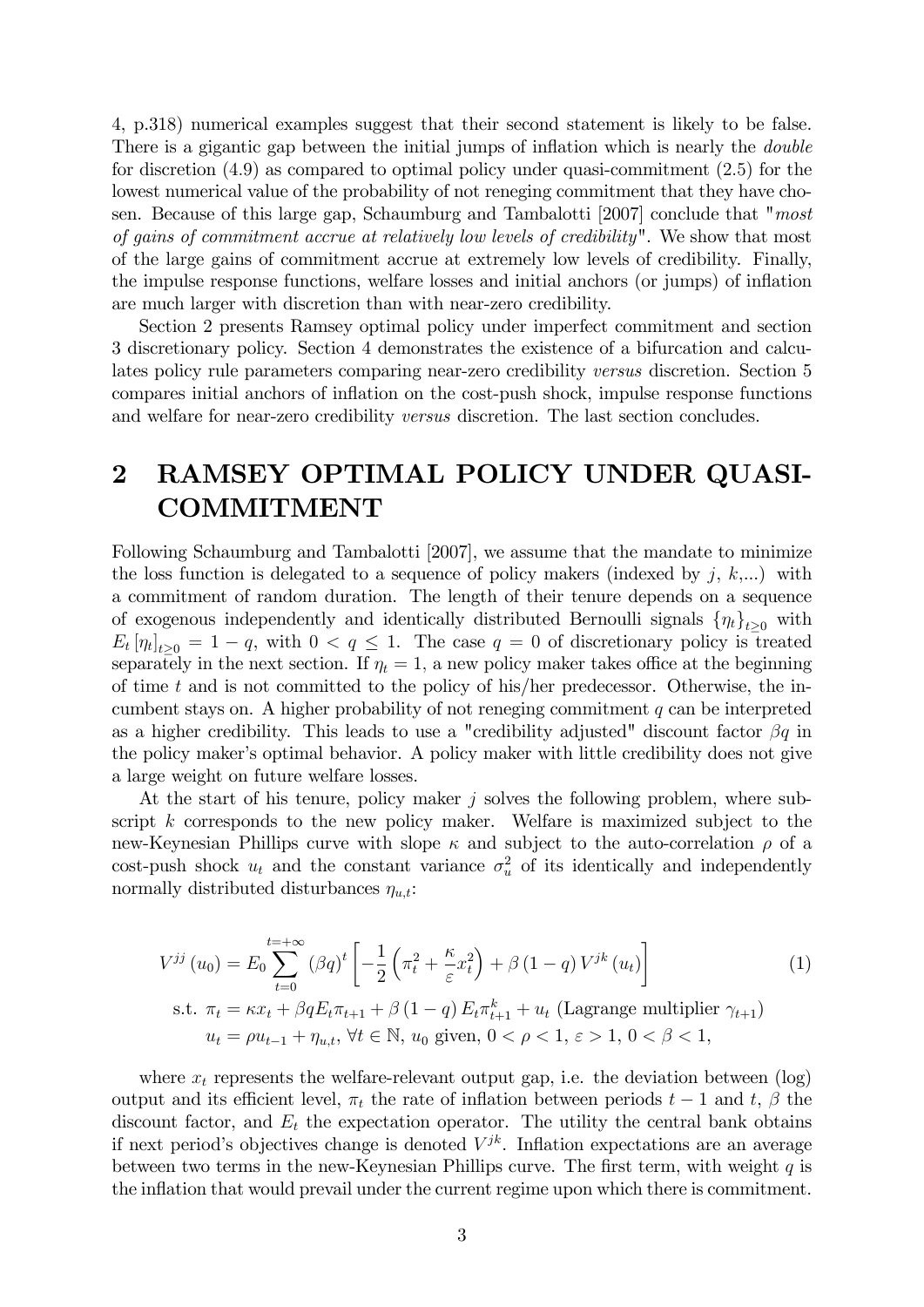The second term with weight  $1 - q$  is the inflation that would be implemented under the alternative regime, which is taken as given by the current central bank. The key change with respect to the model without the possibility of a change of monetary policy is that the narrow range of values for the discount factor around 0:99 for quarterly data (4% discount rate) is much wider for the "credibility weighted discount factor" of the policy maker:  $\beta q \in [0, 0.99]$ , with limit numerical value  $q = 10^{-7} > 0$  in this paper.

The slope of the new-Keynesian Phillips is a decreasing function of the household's elasticity of substitution between each differentiated intermediate goods ( $\varepsilon > 1$ ):

$$
\lim_{\varepsilon \to +\infty} \kappa = 0 < \kappa = \left(\sigma + \frac{\varphi + \alpha_L}{1 - \alpha_L}\right) \frac{(1 - \theta)(1 - \beta\theta)}{\theta} \frac{(1 - \alpha_L)}{(1 - \alpha_L + \alpha_L \varepsilon)} < \kappa_{\text{max}} = \lim_{\varepsilon \to 1^+} \kappa \tag{2}
$$
\n
$$
\text{with } \varepsilon > 1, 0 < \beta, \alpha_L, \theta < 1, \sigma > 0, \varphi > 0.
$$
\n
$$
\kappa_{\text{max}} = \lim_{\varepsilon \to 1^+} \kappa = \left(\sigma + \frac{\varphi + \alpha_L}{1 - \alpha_L}\right) \frac{(1 - \theta)(1 - \beta\theta)}{\theta} (1 - \alpha_L).
$$

Gali's ([2015], chapter 3) calibration of structural parameters is as follows: The representative household's discount factor  $\beta = 0.99$  for a logarithmic utility of consumption  $\sigma = 1$  and a unitary Frisch elasticity of labor supply  $\varphi = 1$ . The household's elasticity of substitution between each differentiated intermediate goods  $\varepsilon = 6$ . The production function is  $Y = A_t L^{1-\alpha_L}$  where Y is output, L is labor,  $A_t$  represents the level of technology. The measure of decreasing returns to scale of labor is  $0 < \alpha_L = 1/3 < 1$ . The proportion of firms who do not reset their price each period  $0 < \theta = 2/3 < 1$  which corresponds to an average price duration of three quarters. For these parameters, the maximal value of the slope of the new-Keynesian Phillips curve when varying the elasticity of substitution between intermediate goods,  $\kappa_{\text{max}} = 0.34$  is obtained when the elasticity of substitution tends to one. The auto-correlation of the cost-push shock is  $\rho = 0.8$ .

If the policy maker is maximizing welfare (Gali [2015]), the cost of changing the policy instrument  $x_t$  is scaled by  $\frac{\kappa}{\varepsilon}$  which is a decreasing function of the household's elasticity of substitution between each differentiated intermediate goods ( $\varepsilon > 1$ ):

$$
0 < \frac{\kappa}{\varepsilon} = \left(\sigma + \frac{\varphi + \alpha_L}{1 - \alpha_L}\right) \frac{\left(1 - \theta\right)\left(1 - \beta\theta\right)}{\theta} \frac{\left(1 - \alpha_L\right)}{\left(1 - \alpha_L + \alpha_L\varepsilon\right)} \frac{1}{\varepsilon} < \kappa\left(\varepsilon\right) < \kappa_{\text{max}}.
$$

With Gali's [2015] parameters, the relative weight of the variance of the policy instrument (output gap) is a very low proportion ( $\frac{\kappa}{\varepsilon} = 2.125\%$ ) of the weight on the variance of the policy target (inflation).

Differentiating the Lagrangian with respect to the policy instrument (output gap  $x_t$ ) and to the policy target (inflation  $\pi_t$ ) yields the first order conditions for  $t = 1, 2, ...$ :

$$
\begin{cases} \frac{\partial \mathcal{L}}{\partial \pi_t} = 0 : \pi_t + \gamma_{t+1} - \gamma_t = 0\\ \frac{\partial \mathcal{L}}{\partial x_t} = 0 : \frac{\kappa}{\varepsilon} x_t - \kappa \gamma_{t+1} = 0 \end{cases} \Rightarrow \begin{cases} x_t = x_{t-1} - \varepsilon \pi_t\\ x_t = \varepsilon \gamma_{t+1} = \varepsilon (\gamma_t - \pi_t) \end{cases}
$$

The central bank's Euler equation ( $\frac{\partial \mathcal{L}}{\partial \pi_t} = 0$ ) links recursively the future or current value of central bank's policy instrument  $x_t$  to its current or past value  $x_{t-1}$ , because of the central bank's relative cost of changing her policy instrument is strictly positive  $\alpha_x$  $\frac{\kappa}{\varepsilon} > 0$ . This non-stationary Euler equation adds an unstable eigenvalue in the central bank's Hamiltonian system including three laws of motion of one forward-looking variable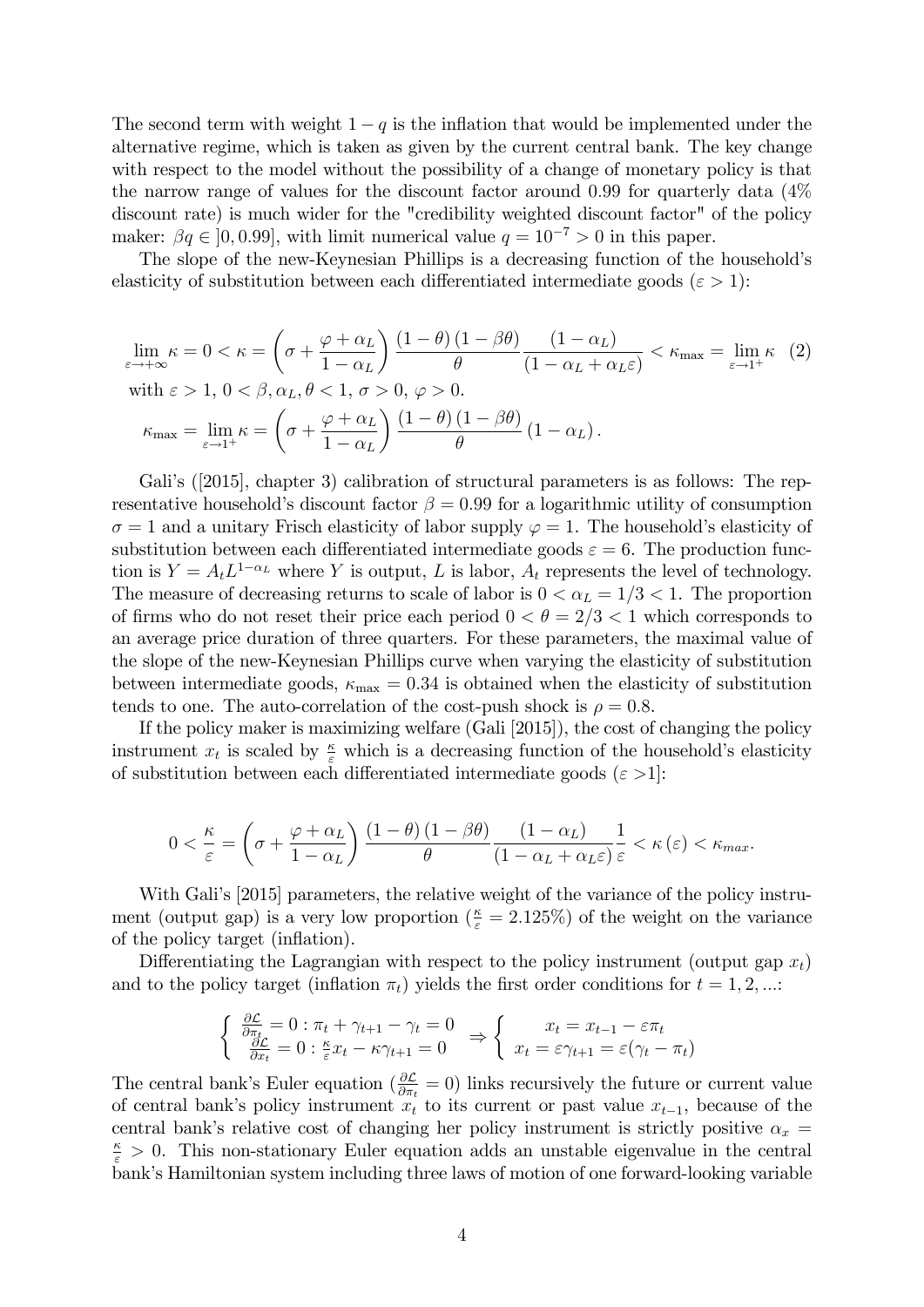(inflation  $\pi_t$ ) and of two predetermined variables  $(u_t, x_t)$  or  $(u_t, \gamma_t)$ .

The transversality condition  $\gamma_0 = 0$  minimizes the loss function with respect to inflation at the initial date:

$$
\gamma_0 = 0 \Rightarrow x_{-1} = -\varepsilon \gamma_0 = 0
$$
 so that  $\pi_0 = -\frac{1}{\varepsilon} x_0$  or  $x_0 = -\varepsilon \pi_0$ .

It predetermines the policy instrument which allows to anchor the forward-looking policy target (ináation). The ináation Euler equation corresponding to period 0 is not an effective constraint for the central bank choosing its optimal plan in period 0. The former commitment to the value of the policy instrument of the previous period  $x_{-1}$  is not an effective constraint. The policy instrument is predetermined at the value zero  $x_{-1} = 0$ at the period preceding the commitment. Combining the two first order conditions to eliminate the Lagrange multipliers yields the optimal initial anchor of forward ináation  $\pi_0$  on the predetermined policy instrument  $x_0$ .

Chatelain and Ralfís [2019] algorithm for Ramsey optimal policy with forcing variables seeks a stable subspace of dimension two in a system of three equations including the first order Euler condition on the policy instrument (or on the Lagrange multiplier on inflation). The representation of the optimal policy rule depends on current private sectors variables:

$$
x_t = F_{\pi}\pi_t + F_u u_t. \tag{3}
$$

This representation of the optimal policy rule is simpler than other observationally equivalent alternatives proposed for example by Gali [2015] or by Schaumburg and Tambalotti [2007], where the policy instrument depends on its lagged value instead of inflation. Chatelain and Ralf [2019] provide the details of the solution. The characteristic polynomial of the Hamiltonian system is:

$$
\lambda^{2} - \left(1 + \frac{1}{\beta q} + \frac{\kappa \varepsilon}{\beta q}\right)\lambda + \frac{1}{\beta q} = 0.
$$

Its solution inside the unit circle is denoted "inflation eigenvalue"  $\lambda(q,\varepsilon)$ :

$$
\lambda(q,\varepsilon) = \frac{1}{2}\left( \left(1 + \frac{1}{\beta q} + \frac{\varepsilon \kappa}{\beta q}\right) - \sqrt{\left(1 + \frac{1}{\beta q} + \frac{\varepsilon \kappa}{\beta q}\right)^2 - \frac{4}{\beta q}}\right) = \frac{1}{\beta q} - \frac{\kappa}{\beta q}F_{\pi}.
$$

The optimal policy rule parameters are:

$$
F_{\pi} = \left(\frac{\lambda(q,\varepsilon)}{1-\lambda(q,\varepsilon)}\right)\varepsilon > 0 \text{ and } F_u = \frac{-1}{1-\beta q \rho \lambda(q,\varepsilon)} F_{\pi}.
$$

The initial value of the policy instrument  $x_0$  is anchored on the initial value of the cost-push shock  $u_0$  because of the feedback policy rule. This implies an optimal initial anchor of inflation  $\pi_0$  on the initial value of the cost-push shock  $u_0$ :

$$
x_0 = F_{\pi}\pi_0 + F_u u_0
$$
  
\n
$$
\pi_0 = -\frac{1}{\varepsilon}x_0
$$
  
\n
$$
\left\{\n\begin{array}{l}\nx_0 = \varepsilon \frac{-F_u}{F_{\pi} + \varepsilon} u_0 = -\varepsilon \frac{\lambda(q, \varepsilon)}{1 - \beta q \rho \lambda(q, \varepsilon)} u_0 \\
\pi_0 = -\frac{F_u}{F_{\pi} + \varepsilon} u_0 = \frac{\lambda(q, \varepsilon)}{1 - \beta q \rho \lambda(q, \varepsilon)} u_0.\n\end{array}\n\right.
$$

The dynamical system in the space of target variables is locally stable with two eigen-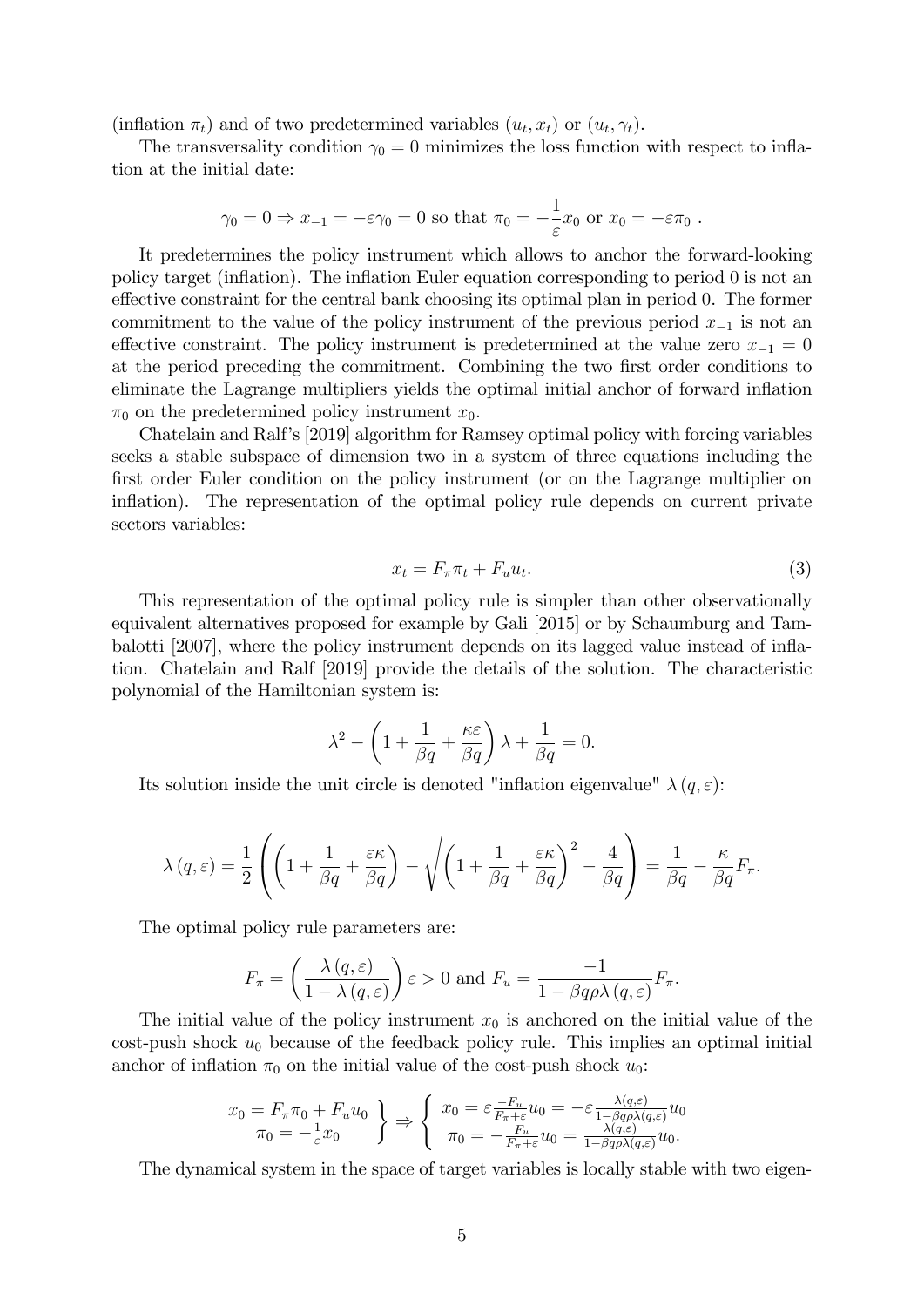values inside the unit circle:  $0 < \rho < 1$  and  $0 < \lambda (q, \varepsilon) < 1$ :

$$
\begin{pmatrix} E_{t-1}\pi_t \\ u_t \end{pmatrix} = \begin{pmatrix} \lambda(q,\varepsilon) & -\frac{1}{\beta q} - \frac{\kappa}{\beta q}F_u \\ 0 & \rho \end{pmatrix}^t \begin{pmatrix} \frac{\lambda(q,\varepsilon)}{1-\beta q\rho\lambda(q,\varepsilon)} \\ 1 \end{pmatrix} u_0.
$$

The positive correlation ( $\kappa > 0$ ) between current inflation and current output gap implies a negative correlation  $\left(-\frac{\kappa}{\beta q}\right)$  between future inflation and current output gap. The positive sign of the policy rule parameter  $(F_\pi(q, \varepsilon) > 0)$  satisfies this necessary condition in order to lean against inflation spirals:

$$
0 < \lambda(q, \varepsilon) = \frac{1}{\beta q} - \frac{\kappa}{\beta q} F_{\pi}(q, \varepsilon) < 1 < \frac{1}{\beta q} \Rightarrow -\frac{\kappa}{\beta q} F_{\pi}(q, \varepsilon) < 0.
$$

The sign of the correlation of expected inflation with the policy instrument determines the sign of the response of the policy instrument to the policy target in the optimal policy rule. By contrast, in the accelerationist Phillips curve, Clarida, Gali and Gertler [2001] mention that there is a positive sign of the correlation between expected inflation and current output gap  $\left(-\frac{\kappa}{\beta q}\right)$ . If  $\kappa < 0$ , because negative feedback requires  $-\frac{\kappa}{\beta q}F_{\pi} < 0$ , the sign of the optimal policy rule is negative  $(F_{\pi} < 0)$ .

## 3 DISCRETION

There is a long history of different definitions of "discretion" for stabilization policy (Chatelain and Ralf [2020a]). Clarida, Gali and Gertler [1999] and Gali ([2015], chapter 5) define "discretion" (or discretion equilibrium) as the case where policy makers reoptimize with certainty each period.

**Proposition 1** When policy makers re-optimize each period  $(q = 0)$ , they do static optimization each period even if the private sector's transmission mechanism is dynamic.

**Proof.** If  $q = 0$ , the policy maker's discounted loss function boils down to a *static utility*  $((\beta.0)^0 = 1, (\beta.0)^t = 0, t = 1, 2, \ldots)$ . The policy maker only values the current period, as he knows he will be replaced next period, whatever the duration of the next period:

$$
V^{jj}(u_0) = -E_0 \sum_{t=0}^{t=+\infty} (\beta q)^t \left[ \frac{1}{2} \left( \pi_t^2 + \frac{\kappa}{\varepsilon} x_t^2 \right) + \beta (1-q) V^{jk}(u_t) \right] = -\frac{1}{2} \left( \pi_0^2 + \frac{\kappa}{\varepsilon} x_0^2 \right).
$$

The policy maker's infinite horizon transversality condition is always satisfied as he does not survive the current period and as his discount factor is zero after his single period of life. Because the policy maker does not value the future, he does not take into account private sector expectations in the new-Keynesian Phillips curve. He only considers a static Phillips curve with an exogenous intercept:

$$
\pi_0 = \kappa x_0 + \beta 0 E_0 \pi_1 + \beta (1 - 0) E_0 \pi_1^k + u_0 = \kappa x_0 + u_0 + \beta E_0 \pi_1^{k-1}, u_0 + \beta E_0 \pi_1^{k+1-1} \text{ given.}
$$

The superscript for the policy maker index  $k$  is now identical to the period index, as each period corresponds to a new policy maker.

As expected inflation is not taken into account by successive policy makers, one order (or one dimension) of the dynamics of ináation is removed in discretion. By contrast, for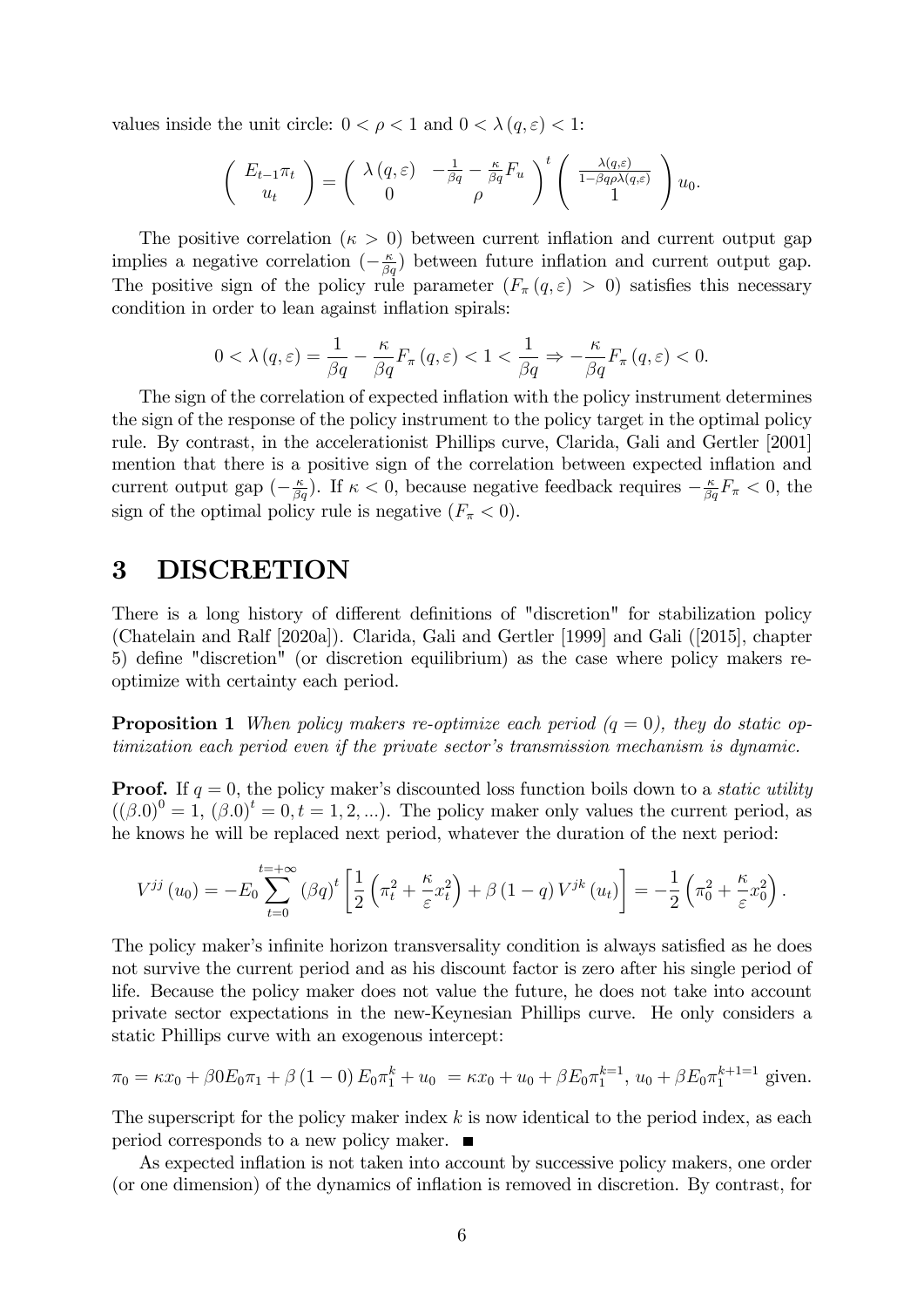a non-zero probability of not reneging commitment,  $(q > 0)$ , the policy maker takes into account private sector expectations. This causes the bifurcation of the dynamic system between discretion  $(q = 0)$  versus quasi-commitment  $(q \in [0, 1])$ , see section 3.

**Proposition 2** The policy makers' static optimizations of an otherwise dynamic transmission mechanism implies locally unstable dynamics of the dynamic transmission mechanism.

**Proof.** On an iso-utility curve, the derivative of the loss function is equal to zero:

$$
dL = \pi_0 d\pi_0 + \frac{\kappa}{\varepsilon} x_0 dx_0 = 0 \Rightarrow \frac{\partial \pi_0}{\partial x_0} = -\frac{\kappa}{\varepsilon} \frac{x_0}{\pi_0}.
$$

The policy maker's first order condition is such that the iso-utility ellipse is tangent to the slope of the static Phillips curve with a given intercept:

$$
\frac{\partial \pi_0}{\partial x_0} = \kappa = -\frac{\kappa}{\varepsilon} \frac{x_0}{\pi_0} \Rightarrow x_0 = -\varepsilon \pi_0.
$$

This static optimization implies a proportional policy rule with the exact negative correlation of the policy instrument (output gap) with the policy target (inflation). The proportional parameter is the opposite of the household's elasticity of substitution between goods. Any increase of current inflation is instantaneously related to a decrease of current output. This static optimal program is repeatedly solved each period by each new policy maker of period t:

$$
x_t = -\varepsilon \pi_t \text{ for } t = 0, 1, 2, \dots \text{ with } \varepsilon > 1. \tag{4}
$$

.

Substituting this policy rule in the new-Keynesian Phillips curve, one has this recursive unstable dynamics for inflation, denoted the discretionary inflation eigenvalue  $\lambda(0,\varepsilon)$  for  $q=0$ :

$$
E_t \pi_{t+1}^{t+1} = \left(\frac{1+\kappa \varepsilon}{\beta}\right) \pi_t - \frac{1}{\beta} u_t \text{ with } 1 < \frac{1}{\beta} < \lambda(0, \varepsilon) = \frac{1+\kappa \varepsilon}{\beta}
$$

The policy maker lives only the current period. He sets a zero weight on future inflation. For the policy maker, it does not matter what happens as long as it is not in his instantaneous lifetime. The policy maker does not care in his loss function that his static optimal policy leads to sub-optimal unstable dynamics in the future. The economy dynamic system is locally unstable with the inflation dynamics eigenvalue outside the unit circle  $(\lambda(0,\varepsilon)) > \frac{1+\kappa}{\beta} > 1$  and the cost-push shock autoregressive root inside the unit circle  $(0 < \rho < 1)$ :

$$
\begin{pmatrix}\n\lambda(0,\varepsilon) = \frac{1}{\beta} + \frac{\kappa}{\beta}\varepsilon & -\frac{1}{\beta} \\
0 & \rho\n\end{pmatrix}\n\begin{pmatrix}\n\pi_t \\
u_t\n\end{pmatrix} =\n\begin{pmatrix}\nE_t \pi_{t+1}^{t+1} \\
u_{t+1}\n\end{pmatrix}.
$$
\n(5)

The optimal policy for a static Phillips curve assuming a positive correlation between current inflation and current output gap ( $\kappa > 0$ ) but excluding inflation expectations, leads to an optimal solution where the output gap responds negatively to inflation ( $F_{\pi}$  =  $-\varepsilon$  < 0). This example shows that the optimal solution of static optimization can be different from the solution of dynamic optimization (Phillips [1954]).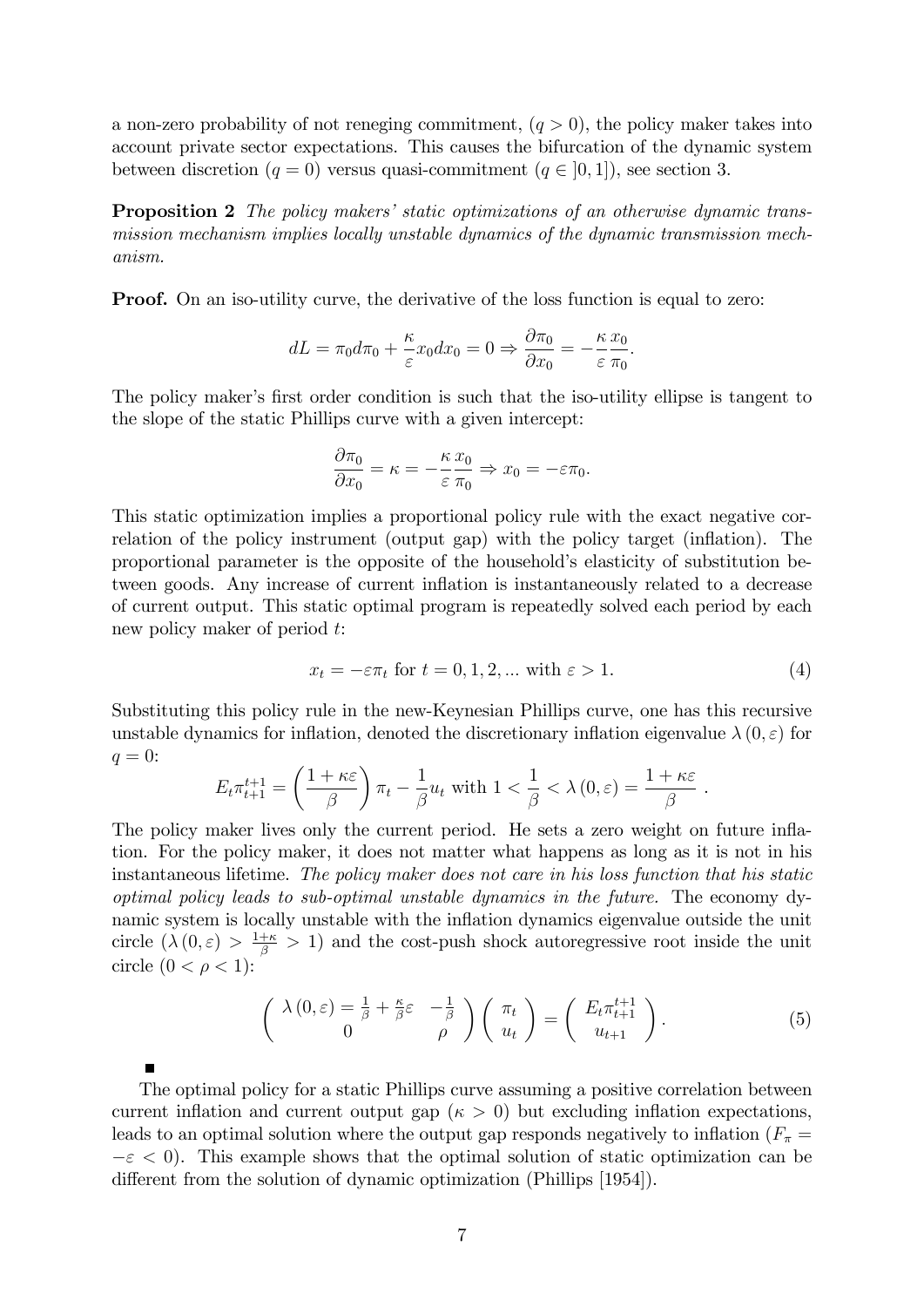The policy makers' sub-optimal static optimizations of a dynamic transmission mechanism implies locally unstable dynamics in the space of policy targets. Starting with

Hypothesis  $H_1$ : Policy makers re-optimize every period,  $q = 0$ ,

building epicycles on epicycles, four additional restrictions on private sector's behavior have to be imposed in order to restrict inflation dynamics to the stable subspace of dimension one within the unstable space of dimension two. These four assumptions are not explicitly spelled out in Clarida, Gali and Gertler [1999] and in Gali [2015]:

Hypothesis  $H_2$ : The private sector expectation of inflation  $E_t \pi_1^{k+1=1}$  does not depend on current and past values of inflation.

Hypothesis  $H_3$ : The private sector does not select paths with inflation or deflation spirals.

Hypothesis  $H_4$ : The policy instrument  $x_t$  is a non-predetermined variable without a given initial condition  $x_0$ .

Hypothesis  $H_5$ : Policy makers and the private sector measure with infinite precision the initial and the future values of variables and the structural parameters of the transmission mechanism.

**Proposition 3** Under assumptions  $H_i$  (i = 1, ..., 5), Blanchard and Kahn's [1980] determinacy condition forces a unique solution with an exact correlation of inflation and output gap with the cost-push shock.

**Proof.** Blanchard and Kahn's [1980] solution is given by the unique slope of the eigenvectors of the given stable eigenvalue  $0 < \rho < 1$  of the predetermined cost-push shock:

$$
\begin{pmatrix}\n\frac{1}{\beta} + \frac{\kappa}{\beta} \varepsilon & -\frac{1}{\beta} \\
0 & \rho\n\end{pmatrix}\n\begin{pmatrix}\n\pi_t \\
u_t\n\end{pmatrix} = \rho \begin{pmatrix}\n\pi_t \\
u_t\n\end{pmatrix} \Rightarrow \begin{pmatrix}\n\frac{1}{\beta} + \frac{\kappa}{\beta} \varepsilon - \rho\n\end{pmatrix}\n\pi_t = \frac{1}{\beta} u_t.
$$

There is an exact positive correlation between inflation and the cost-push shock:

$$
\pi_t = \left(\frac{1}{1 - \beta \rho + \kappa \varepsilon}\right) u_t.
$$
\n(6)

Combining this equation with the policy rule leads to an exact negative correlation between output gap  $x_t$  and the cost-push shock  $u_t$ :

$$
x_t = -\varepsilon \left( \frac{1}{1 - \beta \rho + \kappa \varepsilon} \right) u_t.
$$
 (7)

The dynamics of inflation is locally unstable in the space  $(\pi_t, u_t)$  of dimension two. However, inflation dynamics is constrained to vary in a stable subspace of dimension one, which is lower than the dimension of the policy target and forcing variables dynamics. For example, if  $u_t$  is exogenous imported inflation, inflation  $\pi_t$  would be exactly correlated with imported inflation, without any relation to other drivers of inflation within the country.

For practitioners of monetary policy, the assumption  $H_5$  of perfect measurement stretches credulity to its limit, because of the measurement issues for inflation, for the output gap, for the cost-push shock, for the slope  $\kappa(\beta, \varepsilon, \alpha_L, \theta, \sigma, \varphi)$  of the new-Keynesian Phillips curve (Mavroeidis *et al.* [2015]) and for the correlation of expected inflation with current inflation  $(1/\beta)$ . Because of these imperfect measurements, in the real world, the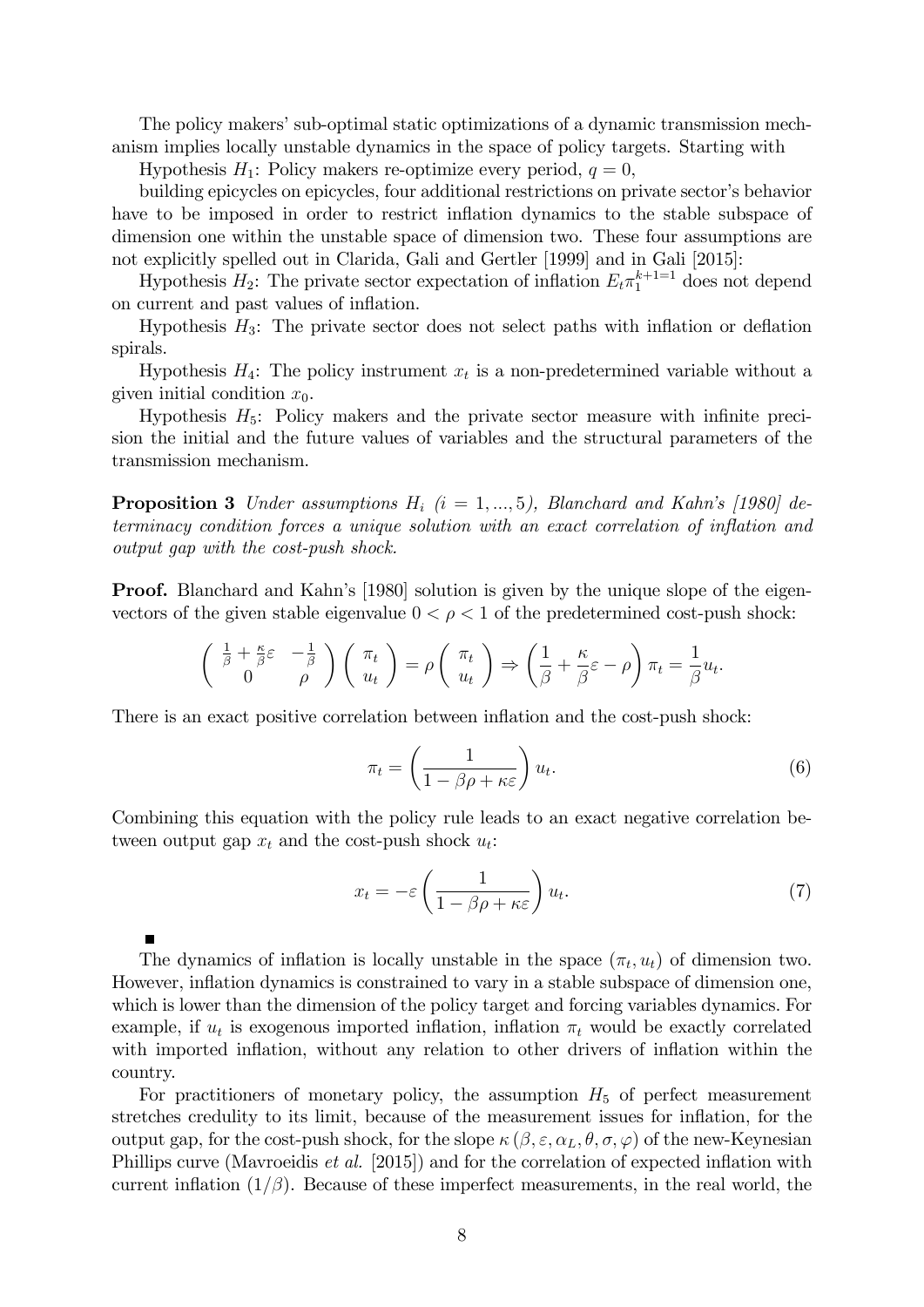probability to select unstable paths with ináation and deáation spirals is equal to one with the discretion policy rule.

### 4 BIFURCATION

### 4.1 Inflation Eigenvalue

Going from monetary policy with quasi commitment to discretionary policy results in a fundamental change of the properties of the dynamical system.

**Proposition 4** For any value of the elasticity of substitution between goods  $\epsilon > 1$ :

 $(i)$  There is a saddle-node bifurcation on the inflation eigenvalue when shifting from quasi-commitment  $(q \in [0, 1]$  with stable eigenvalue  $0 < \lambda (q, \varepsilon) < 1$ ) to discretion  $(q = 0, 1]$ with unstable eigenvalue  $\lambda(0, \varepsilon) > 1$ :

$$
0<\lambda_{\min}<\lambda\left(q,\varepsilon\right)<\frac{1}{1+\kappa_{\max}}<1<\frac{1+\kappa_{\max}}{\beta}<\lambda\left(0,\varepsilon\right)<\frac{1}{\beta}+\frac{1}{\beta}\frac{\kappa_{\max}}{\alpha_{L}}.
$$

 $(ii)$  The optimal inflation persistence decreases with the policy maker's credibility measured by the probability of not reneging commitment  $q \in [0, 1]$ :

$$
\frac{\partial \lambda (q, \varepsilon)}{\partial q} < 0.
$$

(iii) The inflation eigenvalue decreases (respectively increases) with the elasticity of substitution  $\varepsilon$  for quasi-commitment  $(q \in [0, 1])$  (respectively for discretion  $(q = 0)$ ):

$$
\frac{\partial \lambda \left( q,\varepsilon \right)}{\partial \varepsilon }<0<\frac{\partial \lambda \left( 0,\varepsilon \right)}{\partial \varepsilon }=\frac{\kappa }{\beta }
$$

**Proof.** For (i), we first seek the limits of  $\kappa(\varepsilon) \in \mathcal{E}$  which is an increasing function of  $\varepsilon \in \left] 1, +\infty \right[,$ 

$$
\lim_{\varepsilon \to 1^{+}} \kappa(\varepsilon) \varepsilon = \left(\sigma + \frac{\varphi + \alpha_{L}}{1 - \alpha_{L}}\right) \frac{(1 - \theta)(1 - \beta\theta)}{\theta} (1 - \alpha_{L}) = \kappa_{\max}
$$
\n
$$
\lim_{\varepsilon \to +\infty} \kappa(\varepsilon) \varepsilon = \left(\sigma + \frac{\varphi + \alpha_{L}}{1 - \alpha_{L}}\right) \frac{(1 - \theta)(1 - \beta\theta)}{\theta} \frac{(1 - \alpha_{L})}{\alpha_{L}} = \frac{\kappa_{\max}}{\alpha_{L}} \text{ with } 0 < \alpha_{L} < 1
$$
\n
$$
\Rightarrow \kappa_{\max} < \kappa(\varepsilon) \varepsilon < \frac{\kappa_{\max}}{\alpha_{L}}.
$$

For discretion, the inflation eigenvalue is an increasing affine function of  $\kappa \varepsilon$  with boundaries:

$$
1 < \frac{1}{\beta} < \frac{1}{\beta} + \frac{1}{\beta} \kappa_{\max} < \lambda(0, \varepsilon) = \frac{1}{\beta} + \frac{1}{\beta} \kappa \varepsilon < \frac{1}{\beta} + \frac{1}{\beta} \frac{\kappa_{\max}}{\alpha_L}.
$$

For quasi-commitment,  $\lambda(q,\varepsilon)$  is obtained solving a linear quadratic regulator model so that the inflation eigenvalue is necessarily within the range  $[0, 1]$ . It is a decreasing function of  $\beta q$ , of q (according to (i)) of  $\kappa \varepsilon$  and of  $\varepsilon$  with this upper bound:

$$
\lim_{q \to 0^+ \varepsilon \to 1^+} \lambda(q, \varepsilon) = \frac{1}{2} \left( 1 + \frac{1}{\beta q} + \frac{\kappa \varepsilon}{\beta q} \right) - \sqrt{\frac{1}{4} \left( 1 + \frac{1}{\beta q} + \frac{\kappa \varepsilon}{\beta q} \right)^2 - \frac{1}{\beta q}} = \frac{1}{1 + \kappa_{\max}} < 1
$$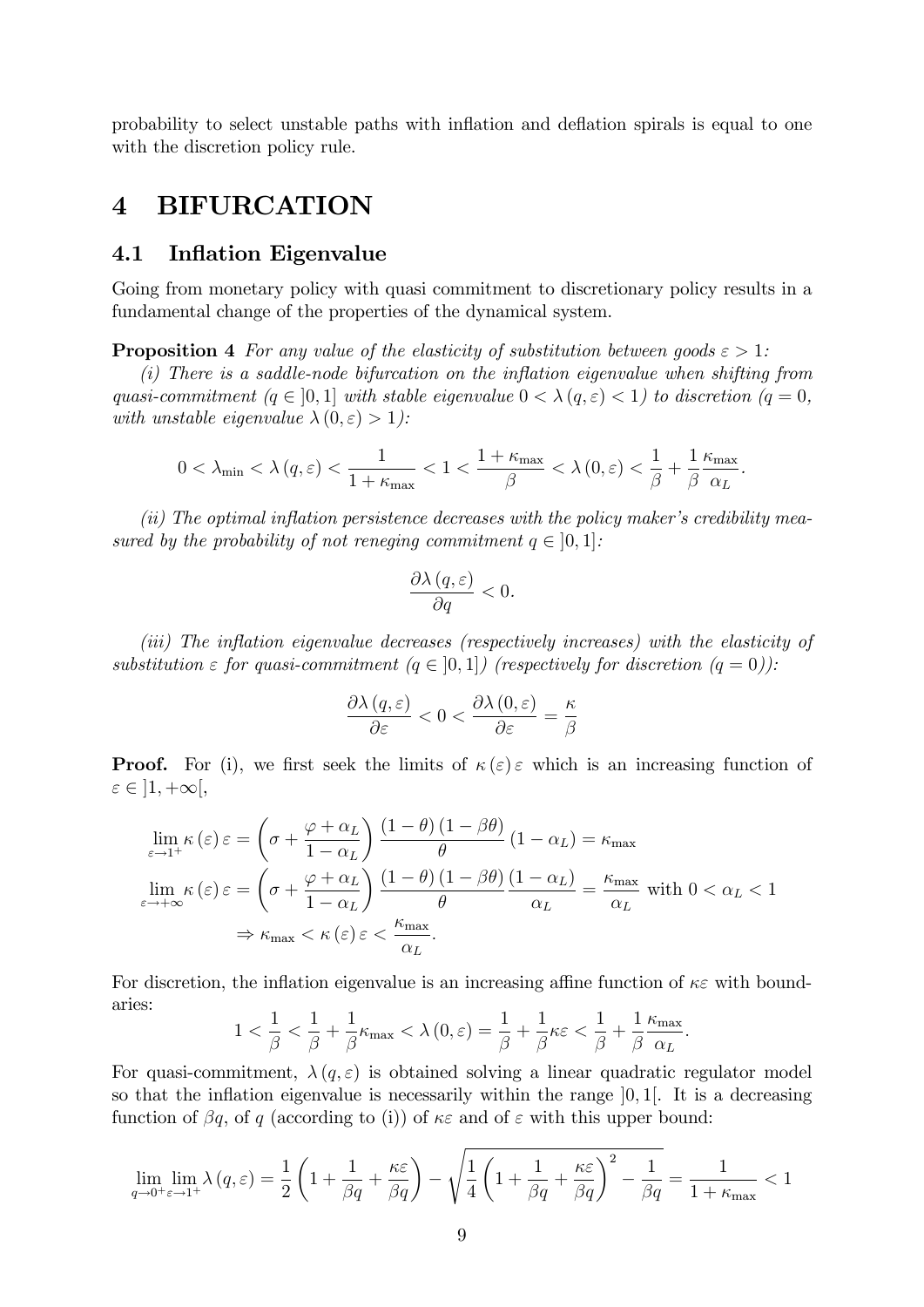which is true because:

$$
\lim_{q\to 0^+}\frac{1}{2}\left(1+\frac{1}{\beta q}+\frac{1}{\beta q}\kappa_{\max}\right)-\sqrt{\frac{1}{4}\left(1+\frac{1}{\beta q}+\frac{1}{\beta q}\kappa_{\max}\right)^2-\frac{1}{\beta q}}=\frac{1}{1+\kappa_{\max}}<1
$$

and because when  $q \to 0^+$ :

$$
\lambda(q,\varepsilon) \sim \frac{1+\kappa}{2\beta q} \left(1 - \sqrt{1 - \frac{4\beta q}{\left(1+\kappa\right)^2}}\right) \sim \frac{1+\kappa}{2\beta q} \frac{1}{2} \frac{4\beta q}{\left(1+\kappa\right)^2} = \frac{1}{1+\kappa}.
$$

Its lower bound is strictly positive:

$$
\lim_{q \to 1^{-} \varepsilon \to +\infty} \lambda(q, \varepsilon) = \lambda_{\min} = \frac{1}{2} \left( 1 + \frac{1}{\beta} + \frac{1}{\beta} \frac{\kappa_{\max}}{\alpha_L} \right) - \sqrt{\frac{1}{4} \left( 1 + \frac{1}{\beta} + \frac{1}{\beta} \frac{\kappa_{\max}}{\alpha_L} \right)^2 - \frac{1}{\beta}} > 0.
$$

For (ii), see appendix. For claim (iii):

$$
\operatorname{sign} \frac{\partial \lambda(q,\varepsilon)}{\partial \varepsilon} = \operatorname{sign} \frac{\kappa}{\beta q} - \frac{\frac{1}{2} \left( 1 + \frac{1}{\beta q} + \frac{\varepsilon \kappa}{\beta q} \right) \left( \frac{\kappa}{\beta q} \right)}{\sqrt{\left( 1 + \frac{1}{\beta q} + \frac{\varepsilon \kappa}{\beta q} \right)^2 - \frac{4}{\beta q}}}
$$
\n
$$
= \operatorname{sign} \sqrt{\left( 1 + \frac{1}{\beta q} + \frac{\varepsilon \kappa}{\beta q} \right)^2 - \frac{4}{\beta q}} - \left( 1 + \frac{1}{\beta q} + \frac{\varepsilon \kappa}{\beta q} \right)
$$
\n
$$
= \operatorname{sign} \left( -2\lambda(q,\varepsilon) \right) < 0
$$

П

### 4.2 Rule parameter

The inflation rule parameter  $F_{\pi}$  is an affine and decreasing function of the inflation eigenvalue  $\lambda$ :

$$
F_{\pi}(q,\varepsilon)=\frac{1}{\kappa}-\frac{\beta q}{\kappa}\lambda(q,\varepsilon).
$$

**Proposition 5** For any value of the elasticity of substitution between goods  $\varepsilon > 1$ , the inflation policy rule parameter  $F_{\pi}(q, \varepsilon)$  is positive and increasing with the elasticity of substitution for quasi-commitment  $(q \in [0,1])$ , whereas  $F_{\pi}(0,\varepsilon)$  is negative, below  $-1$ and decreasing with the elasticity of substitution  $F_{\pi}(0,\varepsilon)$  for discretion:

$$
-\infty < F_{\pi}(0, \varepsilon) = -\varepsilon < -1 < 0 < F_{\pi}(q, \varepsilon) = \frac{\lambda(q, \varepsilon)}{1 - \lambda(q, \varepsilon)} \varepsilon.
$$
\n
$$
\frac{\partial F_{\pi}(0, \varepsilon)}{\partial \varepsilon} < 0 < \frac{\partial F_{\pi}(q, \varepsilon)}{\partial \varepsilon}
$$

**Proof.** For quasi-commitment, the policy rule parameter of the response to inflation is a decreasing function of credibility  $q$  and an increasing function of the elasticity of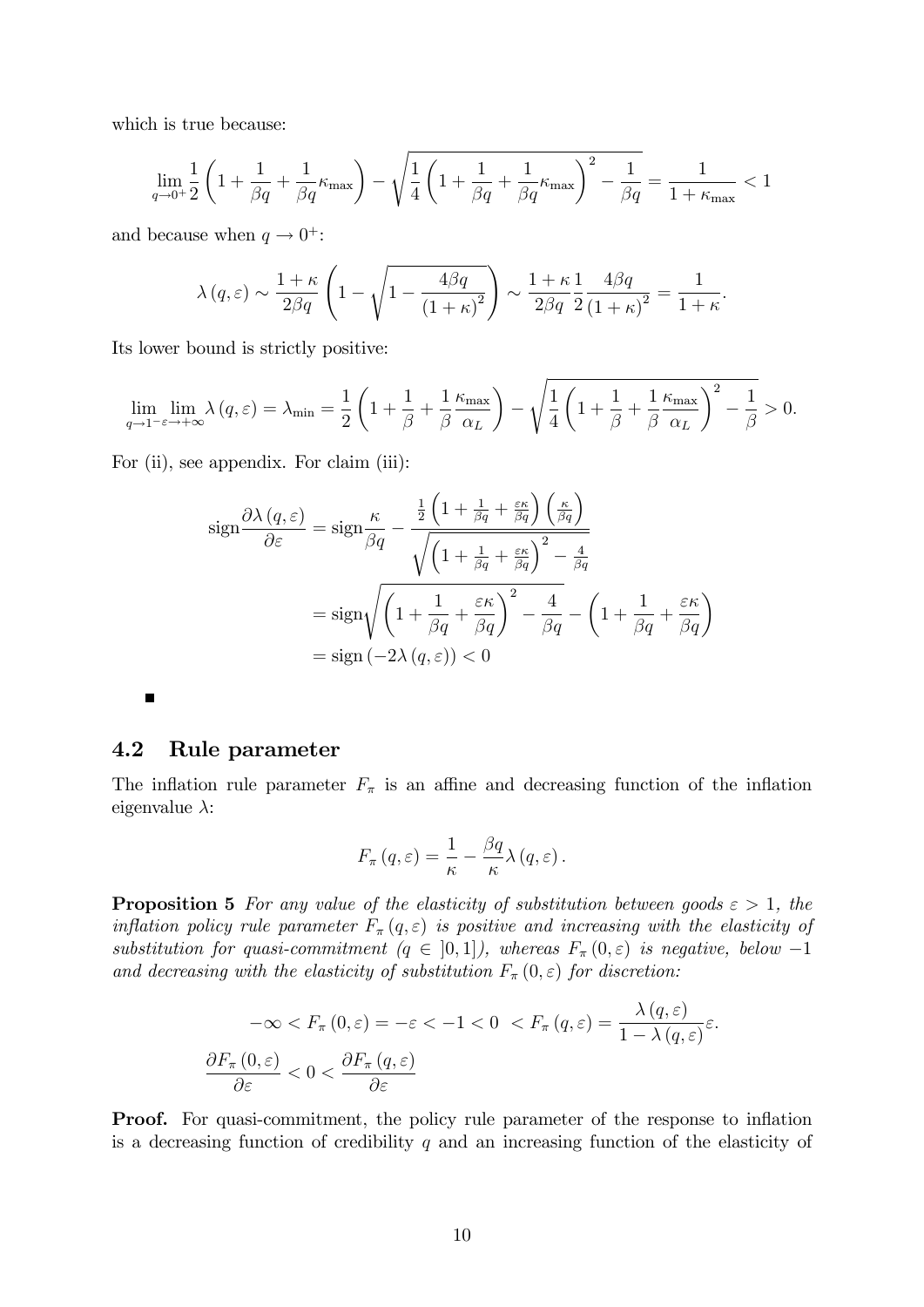substitution  $\varepsilon$ . To prove that the policy rule is positive, it is sufficient to prove:

$$
\lim_{q \to 1^-} \lim_{\varepsilon \to 1^+} \frac{1}{\kappa} - \frac{\beta q}{\kappa} \left( \frac{1}{2} \left( 1 + \frac{1}{\beta q} + \frac{\kappa \varepsilon}{\beta q} \right) - \sqrt{\frac{1}{4} \left( 1 + \frac{1}{\beta q} + \frac{\kappa \varepsilon}{\beta q} \right)^2 - \frac{1}{\beta q}} \right) > 0.
$$

When  $q = 1$  and when  $\varepsilon \to 1^+$ 

$$
F_{\pi}(q,\varepsilon) > \frac{1}{\kappa_{\max}} - \frac{\beta}{\kappa_{\max}} \left( \frac{1}{2} \left( 1 + \frac{1}{\beta} + \frac{\kappa_{\max}}{\beta} \right) - \sqrt{\frac{1}{4} \left( 1 + \frac{1}{\beta} + \frac{\kappa_{\max}}{\beta} \right)^2 - \frac{1}{\beta}} \right) > 0.
$$

In this case, one shows in the appendix that  $F_{\pi} > 0$  is equivalent to  $\kappa_{\max} + \beta > \beta$  which is true because  $\kappa_{\text{max}} > 0$ .

# 5 IMPULSE RESPONSE FUNCTIONS AND WEL-FARE

### 5.1 Initial anchor of inflation

To ensure stability after a cost-push shock, inflation has to jump to the stable manifold. The size of this initial anchor depends on the elasticity of substitution between goods and the credibility of the policy maker.

**Proposition 6** For any value of the elasticity of substitution between goods  $\epsilon > 1$ ,

 $(i)$  The initial anchor (or jump) of inflation on the cost-push shock decreases with the elasticity of substitution between goods for both quasi-commitment and discretion.

(ii) The initial jump of inflation is an increasing function of the limited credibility  $q$ of the policy maker.

(iii) The initial anchor of near-zero credibility is always strictly smaller than the initial anchor in the case of zero credibility:

$$
\pi_0(q,\varepsilon)=\frac{\lambda(q,\varepsilon)}{1-\beta q\rho\lambda(q,\varepsilon)}u_0\ \le\ \pi_0\left(0,\varepsilon\right)=\frac{1}{1-\beta\rho+\kappa(\varepsilon)\,\varepsilon}u_0.
$$

**Proof.** (i) It is straightforward to check that:

$$
\frac{\partial\pi_{0}\left(q,\varepsilon\right)}{\partial\varepsilon}<0,\,\frac{\partial\pi_{0}\left(0,\varepsilon\right)}{\partial\varepsilon}<0
$$

For discretion, the anchor of inflation is a decreasing function of  $\kappa(\varepsilon) \varepsilon$  which is an increasing function of  $\varepsilon$ . As  $\kappa_{\max} < \kappa(\varepsilon) \varepsilon < \frac{\kappa_{\max}}{\alpha_L}$ , the zero credibility initial anchor of inflation  $(\pi_0/u_0)$  is bounded as follows:

$$
0 < \frac{1}{1 - \beta \rho + \frac{\kappa_{\max}}{\alpha_L}} < \frac{1}{1 - \beta \rho + \kappa \varepsilon} < \lim_{\varepsilon \to 1} \frac{1}{1 - \beta \rho + \kappa \varepsilon} = \frac{1}{1 - \beta \rho + \kappa_{\max}}.
$$

For limited credibility, the anchor of inflation is a decreasing function of  $\kappa(\varepsilon) \varepsilon$  which is an increasing function of  $\varepsilon$ . As  $\kappa_{\max} < \kappa \varepsilon < \frac{\kappa_{\max}}{\alpha_L}$ , the non-zero credibility initial anchor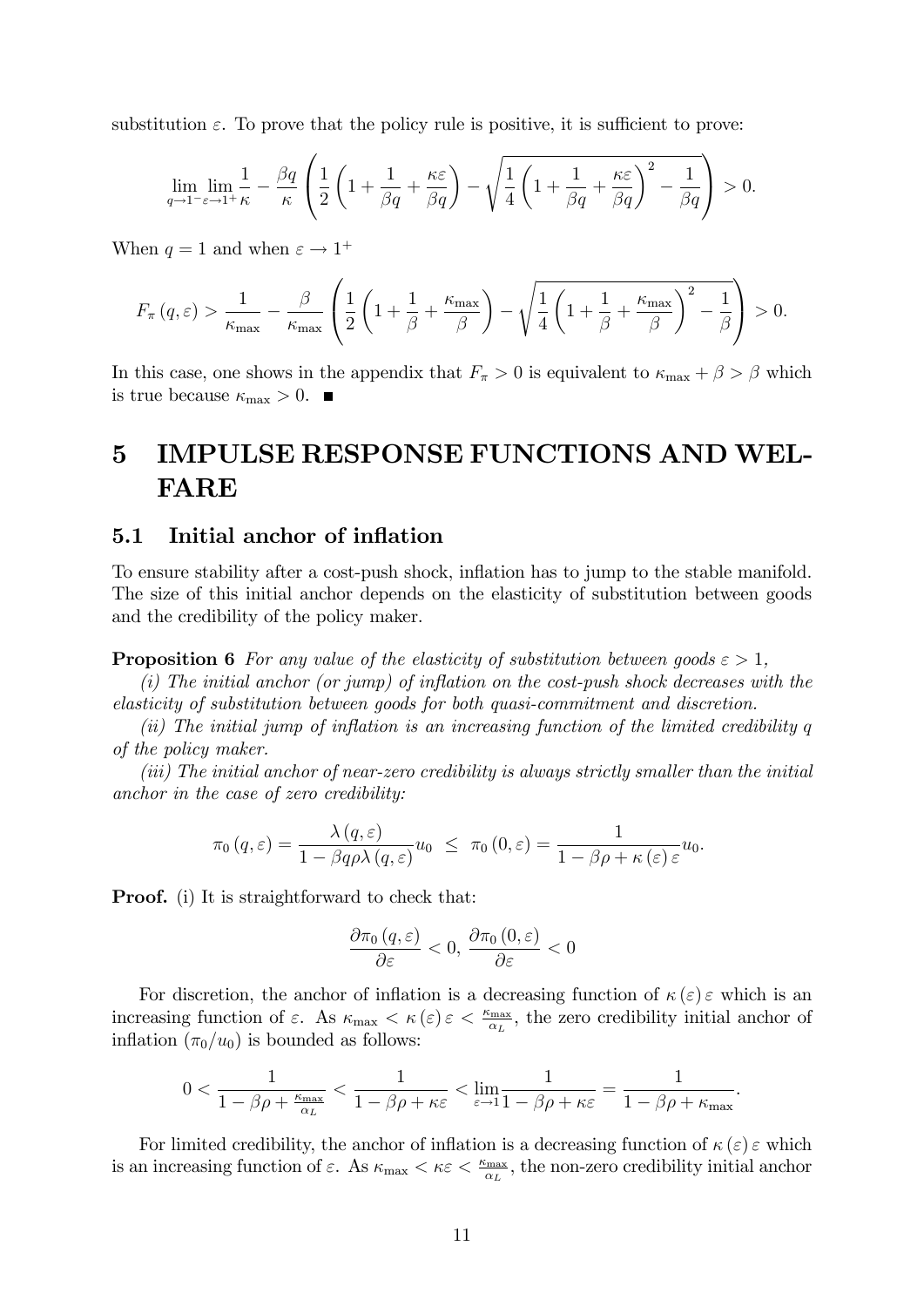of inflation  $(\pi_0/u_0)$  upper bound is:

$$
\lim_{q \to 1^{-\varepsilon}} \lim_{\varepsilon \to 1} \frac{\lambda}{1 - \beta q \rho \lambda} = \lim_{q \to 1^{-\varepsilon}} \lim_{\varepsilon \to 1} \frac{\lambda}{1 - \beta \rho \lambda} > 1,
$$

with:

$$
\lim_{q \to 1^{-} \varepsilon \to 1} \lim_{\delta \to 1^{-}} \lambda(q, \varepsilon) = \frac{1}{2} \left( 1 + \frac{1}{\beta} + \frac{\kappa_{\max}}{\beta} \right) - \sqrt{\frac{1}{4} \left( 1 + \frac{1}{\beta} + \frac{\kappa_{\max}}{\beta} \right)^2 - \frac{1}{\beta}} < 1.
$$

(ii) It is straightforward to check that:

$$
\frac{\partial \pi_0(q,\varepsilon)}{\partial q} > 0 \text{ for } q \in [0,1]
$$

(iii) The initial anchor of near-zero credibility is always strictly smaller than the initial anchor in the case of zero credibility. The gap tends to zero when the auto-correlation of the forcing variable tends to zero and when the elasticity of substitution tends to one:  $\rho \rightarrow 0$  and  $\varepsilon \rightarrow 1$ .

$$
\lim_{q \to 0^+} \frac{\lambda(q, \varepsilon)}{1 - \beta q \rho \lambda(q, \varepsilon)} = \lim_{q \to 0^+} \lambda(q, \varepsilon) \sim \frac{1}{1 + \kappa(\varepsilon)} < \frac{1}{1 - \beta \rho + \kappa(\varepsilon) \varepsilon}
$$

For Gali's [2015] calibration ( $\rho = 0.8$ ), for any elasticity of substitution  $\varepsilon > 1$  and for any probability of not reneging commitment  $q \in [0, 1]$ , the zero credibility initial anchor of inflation is much higher than the one with minimal credibility.  $\blacksquare$ 

### 5.2 Impulse response functions

The values of the parameters are taken from Gali's [2015] calibration:  $\rho = 0.8$ ,  $\beta = 0.99$ ,  $\varepsilon = 6$ ,  $\kappa = 0.1275$  obtained with  $\theta = 2/3$ ,  $1 - \alpha_L = 2/3$ ,  $\sigma = 1$  and  $\varphi = 1$ . Expected impulse response functions are shown in figure 1 for four different degrees of credibility q: 0 (discretion (Gali [2015]),  $10^{-7}$  (near-zero credibility), 0.5 (limited credibility), 1 (commitment, Gali [2015]).

### INSERT FIGURE 1 HERE.

The parameters of the inflation dynamics change marginally between  $q = 1$  and  $q = 10^{-7}$ . Inflation eigenvalue increases from  $\lambda = 0.43$  to 0.57. Inflation sensitivity with a lagged cost-push shock shifts from  $-0.13$  to  $-0.08$ . Inflation initial anchor on a cost-push shock shifts from 0.65 to 0.57.

By contrast, the shifts from near-zero credibility  $q = 10^{-7}$  to zero credibility  $q = 0$ are large. Inflation eigenvalue increases from  $\lambda = 0.57$  to 1.78 (multiplied by 3, crossing the bifurcation value 1). Inflation sensitivity with a lagged cost-push shock shifts from  $-0.08$  to  $-1.01$  (multiplied by 12). Inflation initial anchor on a cost-push shock shifts from  $0.57$  to  $1.03$  (multiplied by  $1.8$ ).

The impulse response function of inflation of zero credibility is markedly above the impulse response functions of ináation with limited credibility, including near-zero credibility.

To check the lack of robustness to misspecification of discretion, we compute two impulse response functions facing a  $\pm 10\%$  error of the initial anchor of inflation. For quasi-commitment with near-zero credibility  $(q = 10^{-7})$ , the error gap of 10% with respect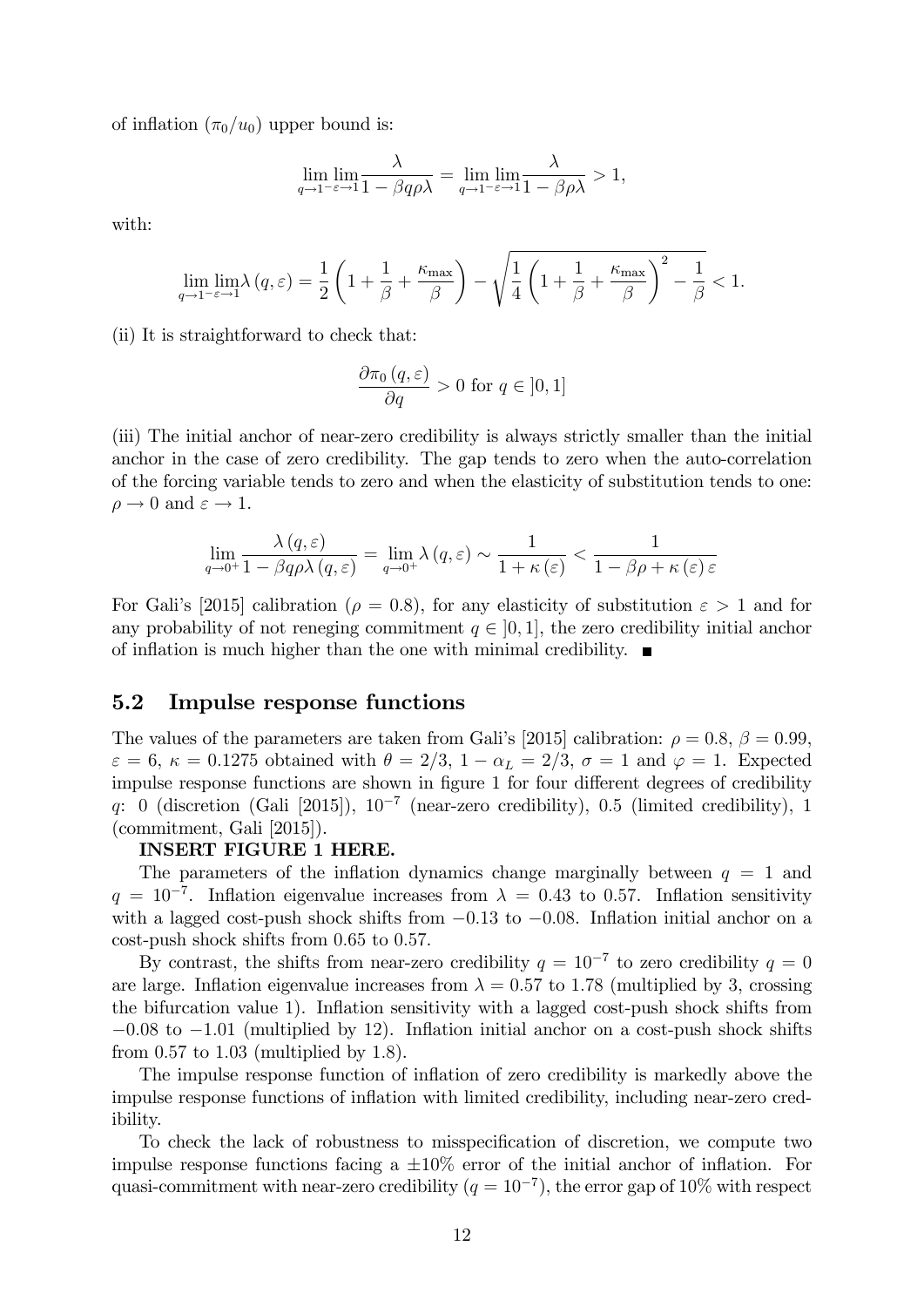to the perfect knowledge optimal path at the initial date is reduced to less than 1% after eight quarters (figure 2). For discretion ( $q = 0$ ), the error gap of 10% with respect to the perfect knowledge optimal path at the initial date is increased to 110% after four quarters due to inflation and deflation spirals in sharp contrast with near-zero credibilility  $q = 10^{-7}$ paths with  $\pm 10\%$  initial error also represented on figure 3.

### INSERT FIGURE 2 AND FIGURE 3 HERE.

### 5.3 Welfare Losses

We denote the welfare of discretionary policy  $W(0)$ . It is usually computed using households' discount factor of  $\beta = 0.99$  instead of policy maker's discount factor  $\beta q = 0$ :

$$
W(0) = -\frac{1}{2} \sum_{t=0}^{t=+\infty} \beta^t \left(\pi_t^2 + \frac{\kappa}{\varepsilon} x_t^2\right) = -\frac{1}{2} \left(1 + \frac{\kappa}{\varepsilon} \varepsilon^2\right) \left(\frac{1}{1 + \kappa \varepsilon - \beta \rho}\right)^2 \sum_{t=0}^{t=+\infty} \beta^t \left(\rho^t u_0\right)^2
$$
  

$$
W(0) = -\frac{1}{2} \frac{1 + \kappa \varepsilon}{\left(1 + \kappa \varepsilon - \beta \rho\right)^2} \frac{u_0^2}{1 - \beta \rho^2} = -5.09.
$$

In table 1, for comparison with the welfare of discretionary policy, the limited credibility welfare is computed using households' discount factor of  $\beta = 0.99$  instead of policy maker's discount factor  $\beta q$ . We simulate the model over 200 periods in order to compute welfare for different elasticities and different levels of credibility. One can also compute welfare losses of Ramsey optimal policy solving a Riccati equation (Chatelain and Ralf  $[2020b]$ ).

Table 1: Welfare loss in percentage of welfare loss with infinite horizon commitment  $(w(q) = \frac{W(q)}{W(1)} - 1, \beta = 0.99)$  when varying the elasticity of substitution  $\varepsilon$  and credibility q

|               |                       |                                 | $q=1$    | 0.8     | 0.5               | 0.1           | $10^{-7}$ |       |
|---------------|-----------------------|---------------------------------|----------|---------|-------------------|---------------|-----------|-------|
| $\varepsilon$ | $\kappa(\varepsilon)$ | $\frac{\kappa(\varepsilon)}{2}$ | W(1)     | w(q)    | w(q)              | w(q)          | w(q)      | w(q)  |
| 3193          | 0.00032               | $10^{-7}$                       | $-2.119$ | $2.8\%$ | $6.8\%$           | $10.8\%$      | $2.1\%$   | 73\%  |
| 6             | 0.1275                | 0.02125                         | $-2.688$ |         | $3.2\%$   7.4\%   | $10.9\%$      | 0.03%     | 89%   |
| 2.35          | 0.235                 | 0.1                             | $-3.489$ | $3.6\%$ | $\mid 7.8\% \mid$ | $\mid$ 10.2\% | 8.6%      | 111%  |
| 1.001         | 0.34                  | 0.34                            | $-7.971$ | $4.1\%$ | $\mid 7.8\% \mid$ | $7\%$         | 23.6\%    | 141\% |

Because there is a wide gap between the large impulse response functions of zerocredibility  $q = 0$  with respect to near zero credibility  $q = 10^{-7}$ , the welfare gap between near-zero versus zero credibility is also gigantic: from 71% if  $\varepsilon = 3193$  to 117% when  $\varepsilon$ tends to one.

When considering only limited credibility cases, the losses with respect to infinite horizon commitment are at most an increase of 24% of welfare losses in the limit case of the elasticity of substitution tending to 1, (corresponding to a large relative weight on output gap in the loss function of 0:34) for all the range of non-zero probabilities of reneging commitment.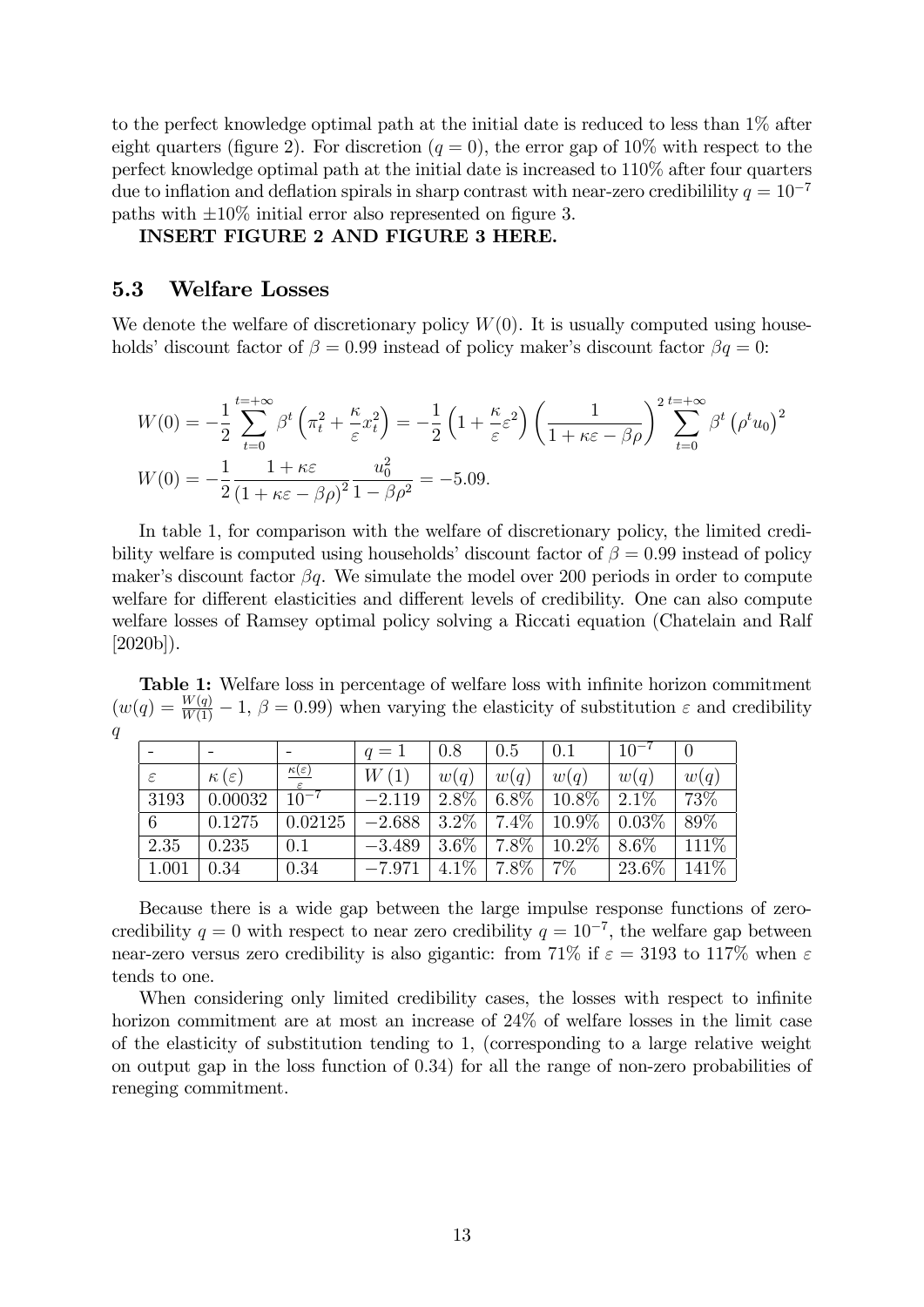# 6 CONCLUSION

When the probability to renege commitment tends to zero, the quasi-commitment equilibrium is never the limit of the equilibrium under discretion where the probability to renege commitment is exactly zero. The discretion equilibrium is obtained by static optimization of the policy maker of an otherwise dynamics transmission mechanism, which implies inflation or deflation spirals as soon as the parameters of the economy are not perfectly known.

FollowingOnce it is clear that the discretion equilibrium is not a relevant theory for stabilization policy, the empirical issue is the measurement of the sign of the slope of the new-Keynesian Phillips curve. If it turns out to be negative, the transmission mechanism corresponds to an accelerationist Phillips curve instead of the new-Keynesian Phillips curve. Unfortunately, for the U.S., nearly 50% of the estimates have a positive sign in a large number of estimations done by Mavroeidis et al. [2014]. Once this sign is known, the optimal response of the policy instrument to ináation will have the opposite sign under quasi-commitment.

### References

- [1] Blanchard O.J. and Kahn C. [1980], "The solution of linear difference models under rational expectations", *Econometrica*,  $48(5)$ ,  $1305-1311$ .
- [2] Chatelain, J. B. and Ralf, K. [2019], "A Simple Algorithm for Solving Ramsey Optimal Policy with Exogenous Forcing Variables", *Economics Bulletin*,  $39(4)$ ,  $2429$ 2440.
- [3] Chatelain, J. B., and Ralf, K. [2020a], "How Macroeconomists Lost Control of Stabilization Policy: Towards Dark Ages", European Journal of the History of Economic Thought, 27(6), 938-982.
- [4] Chatelain, J. B., and Ralf, K. [2020b], "The Welfare of Ramsey Optimal Policy Facing Auto-regressive Shocks", *Economics Bulletin*,  $40(2)$ , 1797–1803.
- [5] Clarida, R., Gali, J., & Gertler, M. [1999], "The science of monetary policy: a new Keynesian perspective", Journal of economic literature,  $37(4)$ ,  $1661-1707$ .
- [6] Fujiwara, Kam and Sunakawa [2019], "On two notions of imperfect credibility in optimal monetary policies", Economics Letters, 174, 22-25.
- [7] Gali J. [2015], Monetary Policy, Inflation, and the Business Cycle, (2nd edition), Princeton University Press, Princeton.
- [8] Mavroeidis, S., Plagborg-Møller, M., & Stock, J. H. [2014]. Empirical evidence on inflation expectations in the New Keynesian Phillips Curve. Journal of Economic Literature, 52(1), 124-88.
- [9] Phillips, A. W. [1954]. Stabilisation policy in a closed economy. The Economic Journal, 64(254], 290-323.
- [10] Schaumburg, E., and Tambalotti, A. [2007]. An investigation of the gains from commitment in monetary policy. Journal of Monetary Economics, 54(2), 302-324.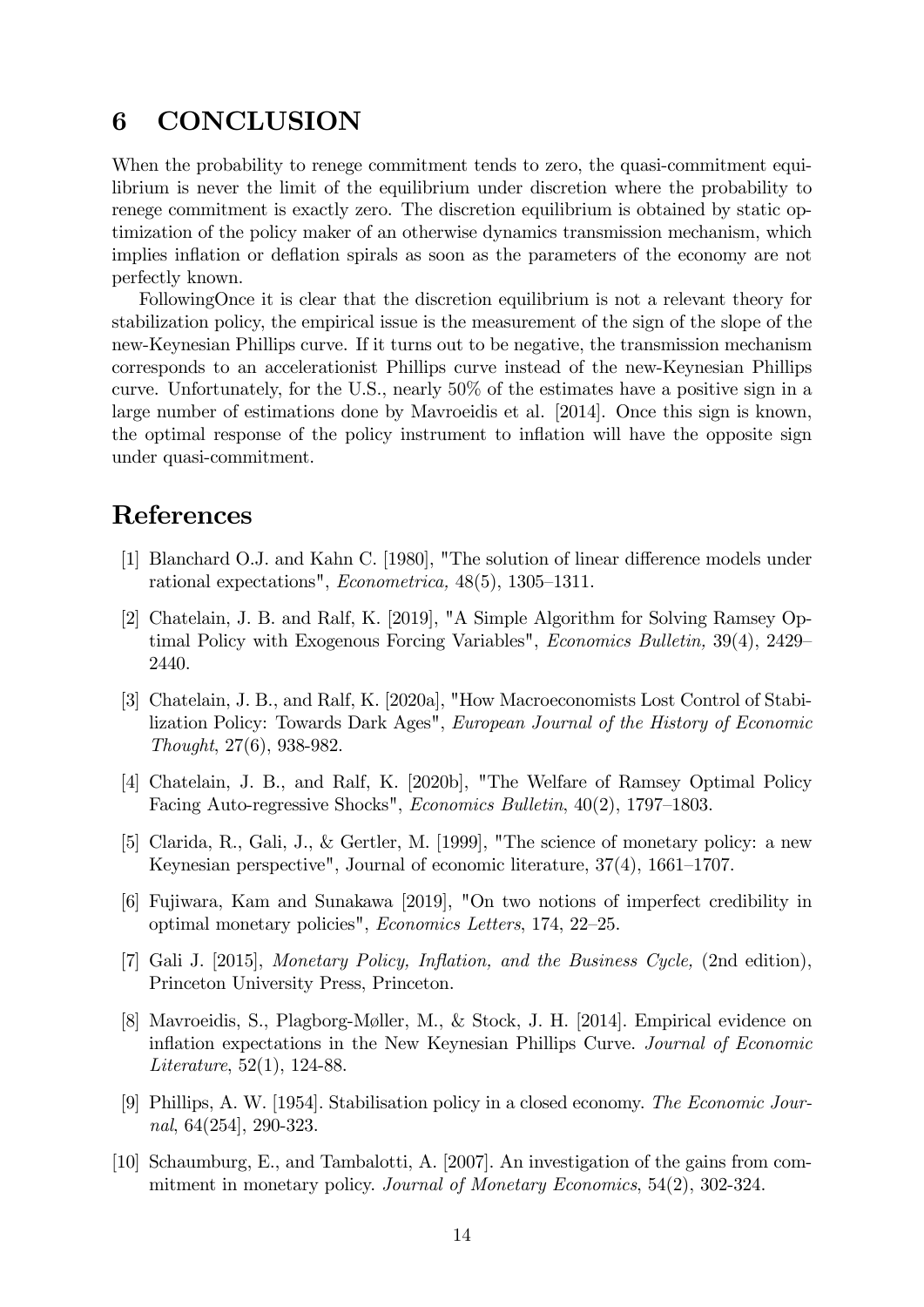# 7 APPENDIX

The new-Keynesian Phillips curve can be written as a function of the Lagrange multiplier where  $\kappa > 0$ ,  $0 < \beta < 1$  and  $0 < q < 1$ :

$$
E_t \pi_{t+1} + \frac{\kappa \varepsilon}{\beta q} \gamma_{t+1} = \frac{1}{\beta q} \pi_t - \frac{1}{\beta q} u_t - \frac{1-q}{q} E_t \pi_{t+1}^j
$$

We keep the notation of Gali [2015] chapter 5 of the Lagrange multiplier with one step ahead subscript  $\gamma_{t+1}$ . The Hamiltonian system is:

$$
\begin{pmatrix} 1 & \frac{\kappa \varepsilon}{\beta q} & 0 \\ 0 & 1 & 0 \\ 0 & 0 & 1 \end{pmatrix} \begin{pmatrix} \pi_{t+1} \\ \gamma_{t+1} \\ u_{t+1} \end{pmatrix} = \begin{pmatrix} \frac{1}{\beta q} & 0 & \frac{-1}{\beta q} \\ -1 & 1 & 0 \\ 0 & 0 & \rho \end{pmatrix} \begin{pmatrix} \pi_t \\ \gamma_t \\ u_t \end{pmatrix} + \begin{pmatrix} -\frac{1-q}{q} E_t \pi_{t+1}^j \\ 0 \\ 0 \end{pmatrix}.
$$

This leads to:

$$
\begin{pmatrix} \pi_{t+1} \\ \gamma_{t+1} \\ u_{t+1} \end{pmatrix} = \begin{pmatrix} \frac{1}{\beta q} + \frac{\kappa \varepsilon}{\beta q} & -\frac{\kappa \varepsilon}{\beta q} & -\frac{1}{\beta q} \\ -1 & 1 & 0 \\ 0 & 0 & \rho \end{pmatrix} \begin{pmatrix} \pi_t \\ \gamma_t \\ u_t \end{pmatrix} + \begin{pmatrix} -\frac{1-q}{q} E_t \pi_{t+1}^j \\ 0 \\ 0 \end{pmatrix}.
$$

The characteristic polynomial of the upper square matrix of the Hamiltonian system (with a determinant equal to  $\frac{1}{\beta q}$ ) is:

$$
\lambda^{2} - \left(1 + \frac{1}{\beta q} + \frac{\kappa \varepsilon}{\beta q}\right)\lambda + \frac{1}{\beta q} = 0.
$$

The Hamiltonian matrix has two stable roots  $\rho$  and  $\lambda$  and one unstable root  $\frac{1}{\beta q\lambda}$ .

$$
\lambda = \frac{1}{2} \left( 1 + \frac{1}{\beta q} + \frac{\kappa \varepsilon}{\beta q} - \sqrt{\left( 1 + \frac{1}{\beta q} + \frac{\kappa \varepsilon}{\beta q} \right)^2 - \frac{4}{\beta q}} \right) < \sqrt{\frac{1}{\beta q}} < \frac{1}{\beta q \lambda}.
$$

Policy rule parameter function of  $\lambda(\varepsilon)$  and  $\varepsilon$ :

$$
(1 - \lambda) \left(1 - \frac{1}{\beta q \lambda}\right) = -\frac{\kappa \varepsilon}{\beta q} \Longrightarrow \left(\frac{1 - \lambda}{\beta q \lambda}\right) \left(\frac{\beta q \lambda - 1}{\kappa}\right) = -\frac{\varepsilon}{\beta q} \Longrightarrow
$$

$$
F_{\pi} = \frac{1 - \beta q \lambda}{\kappa} = \left(\frac{\lambda}{1 - \lambda}\right) \varepsilon.
$$

The Hamiltonian system can be written as a function of the stable eigenvalue  $\lambda$ , after eliminating  $\varepsilon$ :

$$
\begin{pmatrix} \pi_{t+1} \\ \gamma_{t+1} \\ u_{t+1} \end{pmatrix} = \begin{pmatrix} \lambda + \frac{1}{\beta q \lambda} - 1 & 1 + \frac{1}{\beta q} - \lambda - \frac{1}{\beta q \lambda} & -\frac{1}{\beta q} \\ -1 & 1 & 0 \\ 0 & 0 & \rho \end{pmatrix} \begin{pmatrix} \pi_{t+1} \\ \gamma_{t+1} \\ u_{t+1} \end{pmatrix}.
$$

**Proposition 7** Rule parameters  $P_u$  and  $P_z$  of the response of the Lagrange multiplier on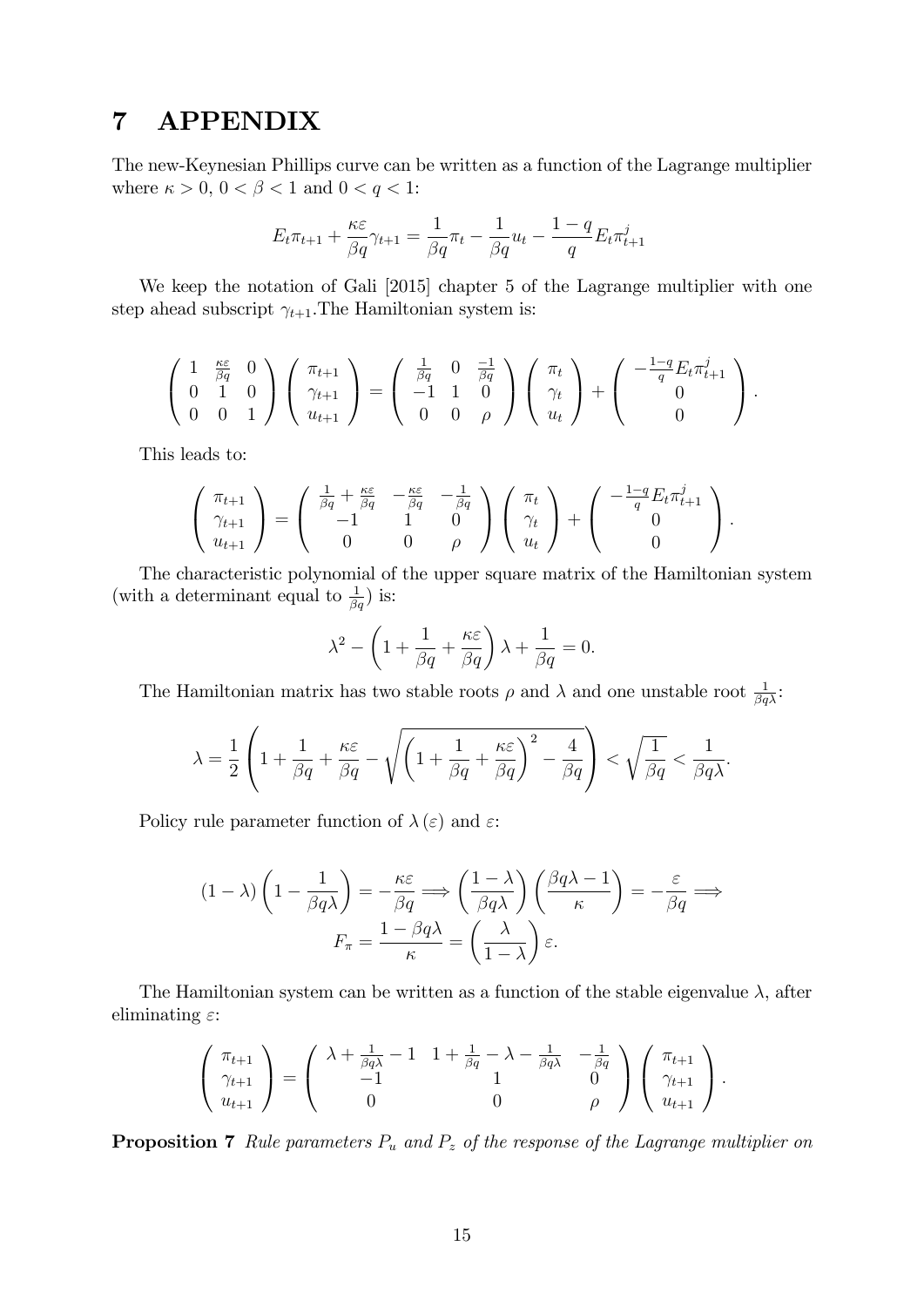inflation to exogenous variables:

$$
\gamma_t = P_\pi \pi_t + P_u u_t \tag{8}
$$

$$
P_{\pi} = \frac{1}{1 - \lambda} > 0, \ P_u = \frac{1}{1 - \lambda} \frac{\frac{1}{\beta q}}{\rho - \frac{1}{\beta q \lambda}} = \frac{1}{1 - \lambda} \frac{\lambda}{\beta q \lambda \rho - 1} < 0. \tag{9}
$$

1

**Proof.** The solution stabilizes the state-costate vector for any initial value of inflation  $\pi_0$ and of the exogenous variables  $u_0$  in a stable subspace of dimension two within a space of dimension three  $(\pi_t, \gamma_t, u_t)$  of the Hamiltonian system. We seek a characterization of the Lagrange multiplier  $\gamma_t$  of the form:

$$
\gamma_t = P_{\pi} \pi_t + P_u u_t.
$$

To deduce the control law associated with vector  $(P_{\pi}, P_{u})$ , we substitute it into the Hamiltonian system:

$$
\begin{pmatrix}\n\pi_{t+1} \\
P_{\pi}\pi_{t+1} + P_u u_{t+1} \\
u_{t+1} \\
\vdots \\
\pi_{t+1} \\
0\n\end{pmatrix}
$$
\n
$$
= \begin{pmatrix}\n\frac{1}{\beta q} - (1 - \lambda) \left(1 - \frac{1}{\beta q \lambda}\right) & (1 - \lambda) \left(1 - \frac{1}{\beta q \lambda}\right) & -\frac{1}{\beta q} \\
1 & 0 & 0 \\
0 & 0 & \rho\n\end{pmatrix} \begin{pmatrix}\n\pi_t \\
P_{\pi}\pi_t + P_u u_t \\
u_t\n\end{pmatrix}.
$$

We write the last two equations in this system separately:

$$
P_{\pi}\pi_{t+1} + P_{u}u_{t+1} = (P_{\pi} - 1)\pi_{t} + P_{u}u_{t}
$$

$$
u_{t+1} = \rho u_{t}.
$$

It follows that:

$$
\pi_{t+1} = \frac{P_{\pi} - 1}{P_{\pi}} \pi_t + \frac{(1 - \rho) P_u}{P_{\pi}} u_t.
$$

The first equation is such that:

$$
\pi_{t+1} = \left[\frac{1}{\beta q} - (1 - \lambda)\left(1 - \frac{1}{\beta q \lambda}\right)\right] \pi_t + (1 - \lambda)\left(1 - \frac{1}{\beta q \lambda}\right)\left(P_{\pi} \pi_t + P_u u_t\right) - \frac{1}{\beta q} u_t.
$$

Factorizing:

$$
\pi_{t+1} = \left[\frac{1}{\beta q} - (1 - \lambda)\left(1 - \frac{1}{\beta q \lambda}\right) + (1 - \lambda)\left(1 - \frac{1}{\beta q \lambda}\right)P_{\pi}\right]\pi_{t} + \left[(1 - \lambda)\left(1 - \frac{1}{\beta q \lambda}\right)P_{u} - \frac{1}{\beta q}\right]u_{t}
$$

:

The method of undetermined coefficients implies for the first term:

$$
\frac{P_{\pi} - 1}{P_{\pi}} = \frac{1}{\beta q} + (1 - \lambda) \left( 1 - \frac{1}{\beta q \lambda} \right) (P_{\pi} - 1),
$$
  

$$
P_{\pi} = \frac{1}{1 - \lambda}.
$$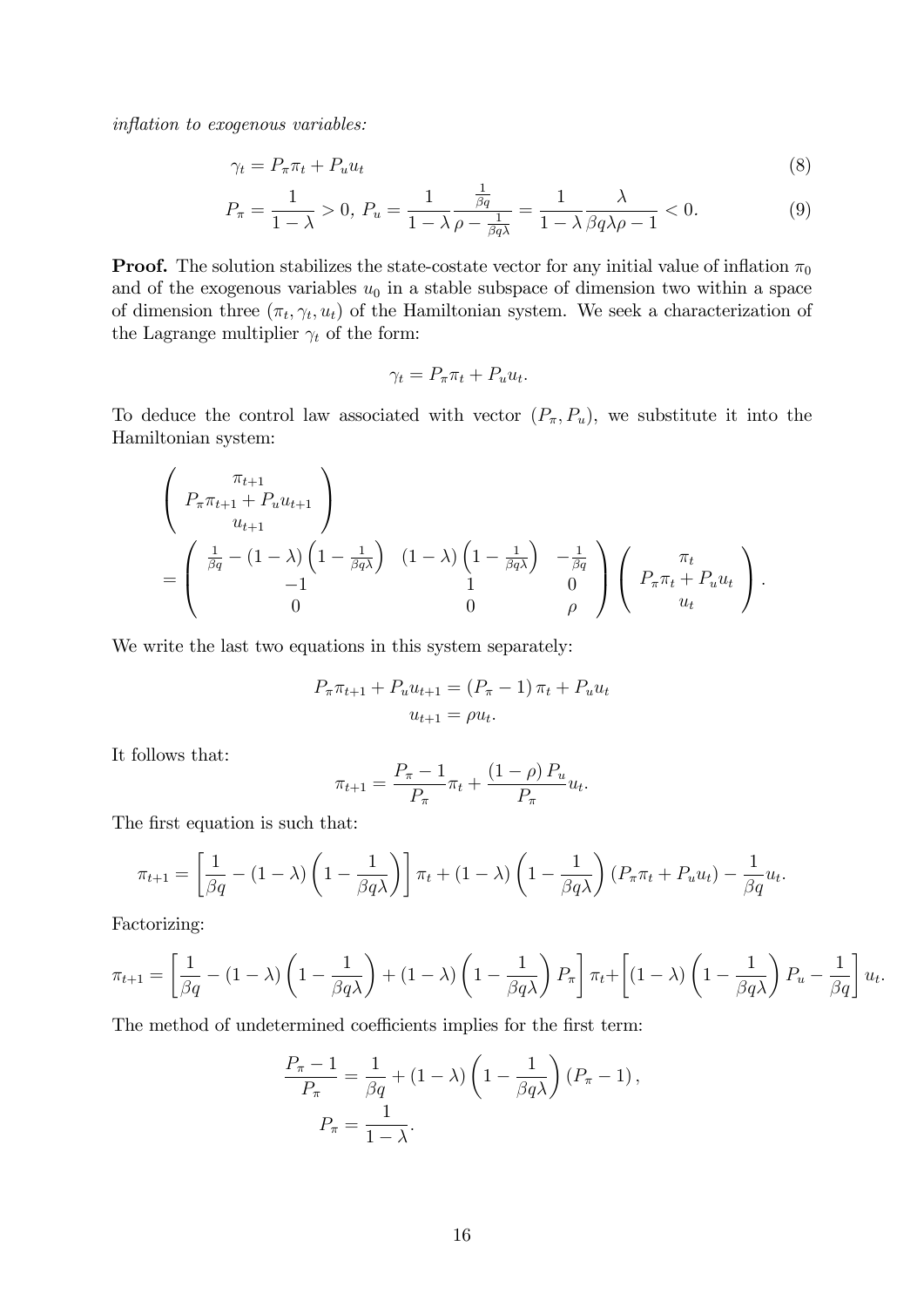For the second term:

$$
\frac{(1-\rho) P_u}{P_\pi} = (1-\lambda) \left(1 - \frac{1}{\beta q \lambda}\right) P_u - \frac{1}{\beta q} \Rightarrow
$$

$$
\frac{1}{\beta q} = \left(1 - \frac{1}{\beta q \lambda} - 1 + \rho\right) (1-\lambda) P_u \Rightarrow
$$

$$
P_u = \frac{1}{1-\lambda} \frac{\frac{1}{\beta q}}{\rho - \frac{1}{\beta q \lambda}} \Rightarrow \frac{P_u}{P_\pi} = \frac{\frac{1}{\beta q}}{\rho - \frac{1}{\beta q \lambda}} = \frac{-\lambda}{1-\lambda \beta q \rho}.
$$

 $\blacksquare$ 

Proposition 8 *Optimal policy rule parameters are given by:* 

$$
F_{\pi} = \varepsilon (P_{\pi} - 1) = \lambda \varepsilon P_{\pi} = \varepsilon \frac{\lambda}{1 - \lambda} = \frac{1 - \beta \lambda}{\kappa} ,
$$
  
\n
$$
F_{u} = \varepsilon P_{u} = \varepsilon P_{\pi} \frac{\lambda}{\beta \lambda \rho - 1} = \varepsilon \frac{1}{1 - \lambda} \frac{\lambda}{\beta \lambda \rho - 1} ,
$$
  
\n
$$
\frac{F_{u}}{F_{\pi}} = A = \frac{1}{\lambda} \frac{P_{u}}{P_{\pi}} = \frac{1}{\beta \lambda \rho - 1} = \frac{P_{u}}{P_{\pi} - 1} = -1 + \beta \rho \frac{P_{u}}{P_{\pi}}.
$$

**Proof.** The first order condition relates the Lagrange multiplier to the policy instrument:

$$
x_t = \varepsilon \gamma_{t+1} = \varepsilon (\gamma_t - \pi_t)
$$
  
\n
$$
x_t = F_{\pi} \pi_t + F_u u_t = \varepsilon (\gamma_t - \pi_t) = \varepsilon (P_{\pi} \pi_t + P_u u_t - \pi_t) \Rightarrow
$$
  
\n
$$
F_{\pi} = \varepsilon (P_{\pi} - 1], F_u = \varepsilon P_u.
$$

Furthermore, we can find the following lower bound for the policy rule parameter.

If 
$$
1 - \frac{1}{2} (\beta q + 1 + \kappa) + \sqrt{\frac{1}{4} (\beta q)^2 \left( 1 + \frac{1}{\beta q} + \frac{\kappa}{\beta q} \right)^2 - \beta q} > 0 \Leftrightarrow \sqrt{\frac{1}{4} (1 + \beta q + \kappa)^2 - \beta q} > \frac{1}{2} (-1 + \beta q + \kappa)^2
$$
  

$$
\frac{1}{4} (1 + \beta q + \kappa)^2 - \beta q > \frac{1}{4} (-1 + \beta q + \kappa)^2
$$

$$
(1 + \beta q + \kappa)^2 - (-1 + \beta q + \kappa)^2 = 4 (\kappa + \beta q) > 4\beta q
$$

$$
\kappa + \beta q > \beta q \text{ which is true.}
$$

Proof of proposition 4 (ii): The larger the discount rate, the lower the discount factor, the less we weight the present, the larger the speed of convergence, the lower the inflation persistence eigenvalue, which is the root of the characteristic polynomial:

$$
\lambda^{2} - \left(1 + \frac{1}{\beta q} + \frac{\kappa \varepsilon}{\beta q}\right)\lambda + \frac{1}{\beta q} = 0.
$$

$$
\lambda^{2} - (1 + bP)\lambda + P = 0.
$$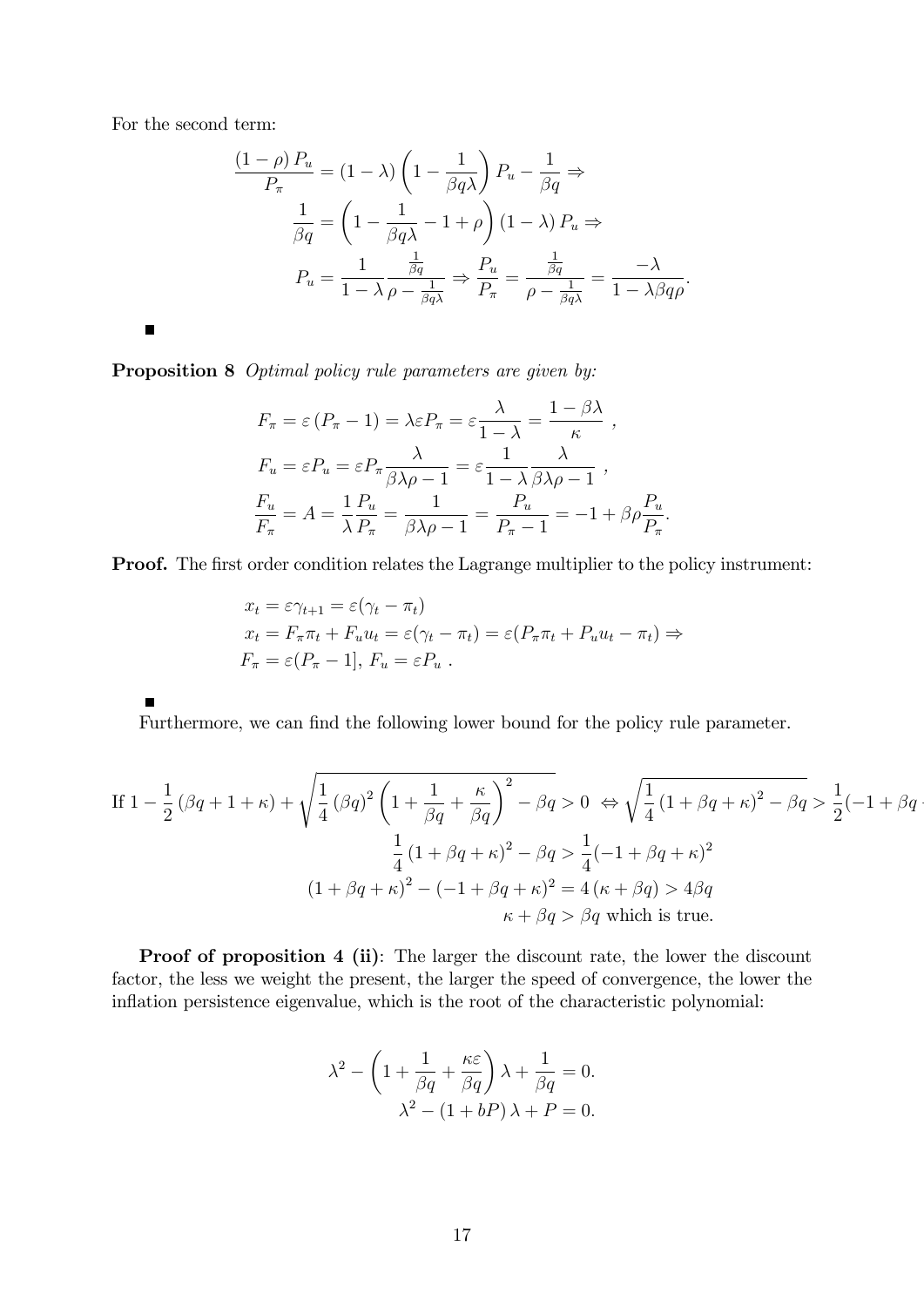With our notations:

$$
S > 1, b = 1 + \kappa \varepsilon > 1, P = \frac{1}{\beta q} \ge 1
$$
  

$$
\Delta > 0 \Leftrightarrow (1 + bP)^2 > 4P
$$

Let's prove that the inflation eigenvalue is an increasing function of the product of the two roots, which is an inverse function of the discount factor  $\beta q$ . When proven true, the inflation eigenvalue is a decreasing function of the discount factor  $\beta q$ .

$$
sign\{\lambda'(P)\} = sign\left\{b - \frac{2b(Pb+1) - 4}{2\sqrt{(Pb+1)^2 - 4P}}\right\}
$$

$$
= sign\left\{\sqrt{(Pb+1)^2 - 4P} - (Pb+1) + \frac{2}{b}\right\}
$$

$$
= sign\left\{\sqrt{(Pb+1)^2 - 4P} - (Pb+1) + \frac{2}{b}\right\}
$$

$$
= sign\left\{-2\lambda(P) + \frac{2}{b}\right\}
$$

$$
\lambda'(P) > 0 \Leftrightarrow b\lambda(P) < 1 \text{ for } b > 0 \text{ and } \lambda(P) > 0
$$

We use the classic functional inequality:

$$
\sqrt{1+x} < 1 + \frac{1}{2}x \text{ for } x \ge -1 \Rightarrow
$$
\n
$$
b\lambda = b\frac{1+bP}{2} \left(1 - \sqrt{1 - \frac{4P}{(1+bP)^2}}\right)
$$
\n
$$
\le b\frac{1+bP}{2}\frac{1}{2}\frac{4P}{(1+bP)^2} = \frac{bP}{bP+1} < 1
$$

QED.